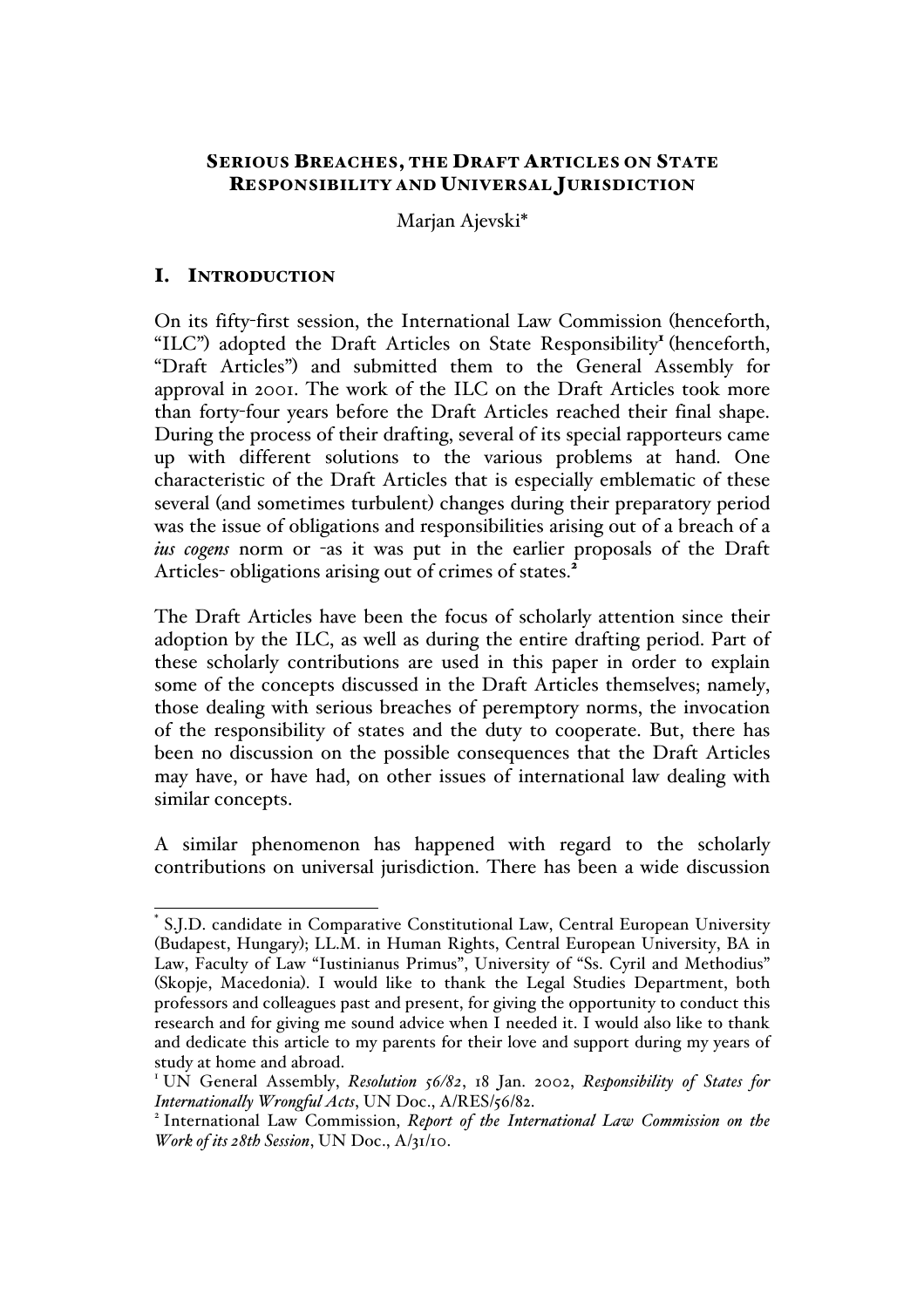of issues relevant to universal jurisdiction ranging from its legality, its limitations in terms of state and individual immunity, its pitfalls<sup>3</sup> and its futility. However, none have tackled the possibility of using concepts that are not closely related to individual criminal responsibility, but that can be used in an innovative way to further the reach of universal jurisdiction. It is within this gap in the discussion of both fields of international law that I want to position my research.

As this paper's title suggests, I will discuss the responsibilities and consequences arising from a serious breach of obligations emanating from a peremptory norm in the Draft Articles. I will also discuss the implications that this has to international legal issues other than state responsibility, more specifically with its implications to universal jurisdiction. I will investigate the possibility of whether and how one can use a codification that deals with the responsibility of states, to issues that regulate the criminal responsibility of individuals. My hypothesis is that certain obligations that have been codified in the Draft Articles (like the duty to cooperate) have permeated the narrow sphere of state responsibility in other fields of international law. These obligations can be combined with the peremptory status of the crimes falling under universal jurisdiction and can give an argument that states are obliged to: *one*, bring prosecutions against those individuals responsible for international crimes; and *two*, render assistance to each other in order to facilitate such prosecutions.

In section II, I will explain the notion of 'serious breach' as it is portrayed in the Draft Articles and the obligations and consequences that arise from it. In section III, I will briefly explain the notion of 'universal jurisdiction' and the crimes that are covered by it. I will also discuss their peremptory status, as well as the nature and consequences of peremptory norms. In section IV, I will combine the arguments of these separate spheres of international law and discus its implications. I will forward the argument that the concept of communitarianism, specifically recognised in the Draft Articles and inherent to the concept of *ius cogens*, gives rise to, if not an obligation to prosecute, then at least a strong additional argument in the arsenal of the supporters of prosecutions under universal jurisdiction. I will also argue that the duty to cooperate in order to bring an end to a breach extends to requests of prosecuting states to other states for judicial assistance in criminal maters, regardless of bilateral arrangements among those states.

 <sup>3</sup> H.A. KISSINGER, "The Pitfalls of Universal Jurisdiction", *Foreign Affairs*, 2001, pp. 86-96.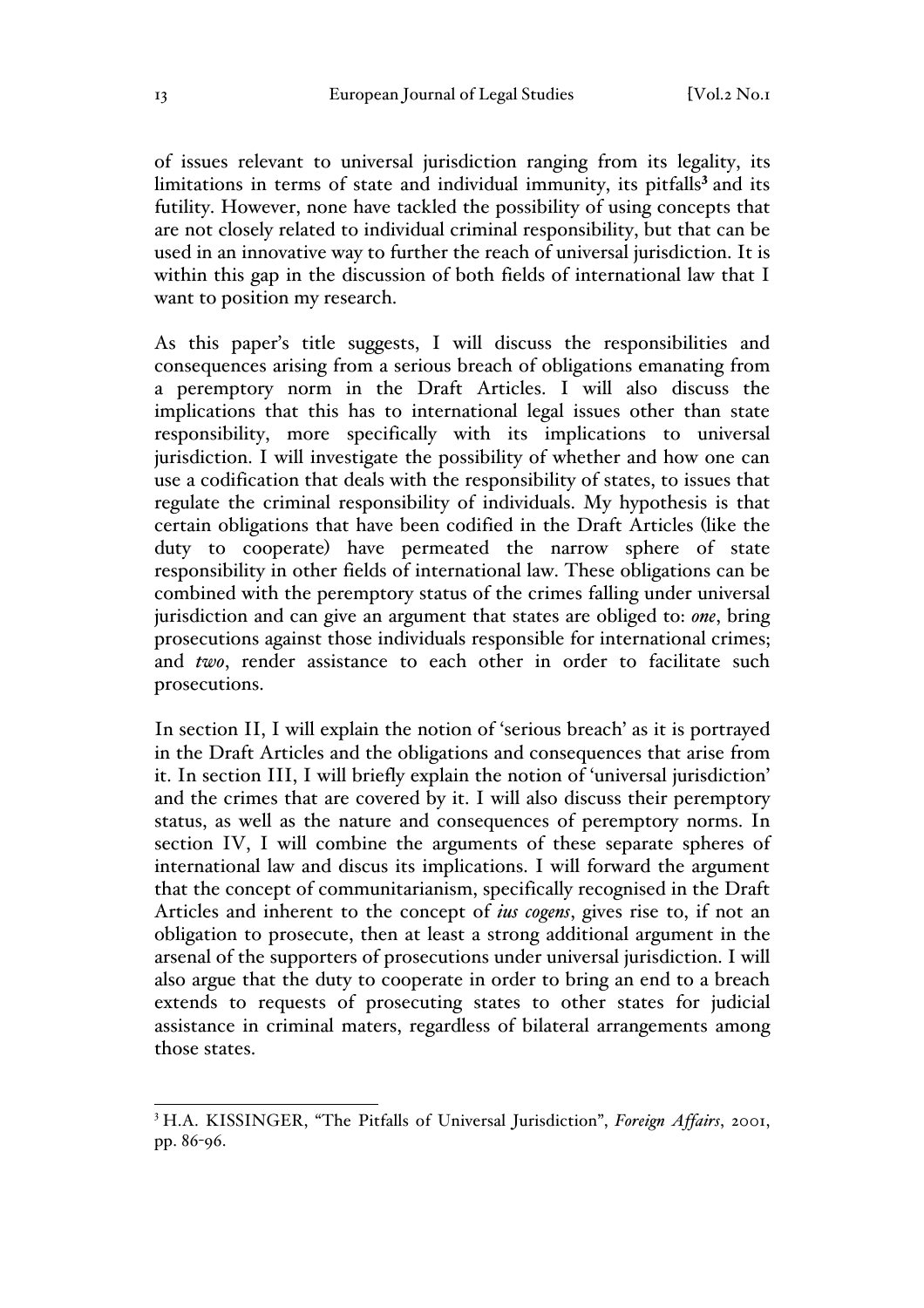# II. SERIOUS BREACHES OF A PEREMPTORY NORM IN THE DRAFT ARTICLES ON STATE RESPONSIBILITY: THE INCORPORATION OF THE COMMUNAL SPIRIT INTO THE ARTICLES

# 1. *Overview of the development of the concept of 'serious breach' in the Draft Articles*

In 2001, the ILC submitted for approval its report on its fifty-first session and with it the final Draft Articles on the Responsibility of States for Internationally Wrongful Acts to the United Nations General Assembly (henceforth, "UNGA"). The Commission's work of four decades on the issue had finally come to an end. The Draft Articles themselves have undergone significant changes during the four decades of drafting. The whole concept of 'responsibility of states' dates back to before the creation of the UN and draws its roots from cases of diplomatic protection and the sending of diplomatic envoys.<sup>4</sup> This concept has emerged in an age of bilateralism and most of its rules deal with the invocation of state responsibility in situations arising out of bilateral relations; or multilateral relations where the consequences of the wrongful acts are limited to one or a small number of states. With the emergence of closer ties between states and the realisation that certain interests are common and vital to all states, the view on the norms governing the issue of state responsibility also started to change, reflecting this realisation.

One of the most notable changes in the whole concept of responsibility of states was the introduction of the distinction between the concept of international crimes of states and international *delicts* in 1976. This was accomplished through the provisional adoption of Article 19 that dealt with this issue.<sup>5</sup> Article 19 of the 1976 Draft<sup>6</sup> tried to incorporate the then

 <sup>4</sup> D. BODANSKY and J. CROOK, "The ILC's State Responsibility Articles: Introduction and Overview", *American Journal of International Law*, 2002, pp. 773-791; G. NOLTE, "From Dionisio Anzilotti to Roberto Ago: The Classical International Law of State Responsibility and the Traditional Primacy of Bilateral Conception of Inter-State Relations", *European Journal of International Law*, 2002, pp. 1083-1098.

<sup>5</sup> International Law Commission, *First report on State Responsibility by James Crawford Special Rapporteur on 1 May 1998*, UN Doc., A/CN.4/490/Add 1, § 43; for the general historical overview of the development of the Draft Articles, see also A. GATTINI, "A Return Ticket to 'Communitarisme' Please", *European Journal of International Law*, 2002, pp. 1181-1199; E. WYLER, "From 'State Crime' to Responsibility for 'Serious Breaches' of Obligations Under Peremptory Norms of General International Law", *European Journal of International Law*, 2002, pp. 1147-1160; G. NOLTE, "From Dionisio Anzilotti to Roberto Ago", *supra* note 4; J. CRAWFORD, "The ILC's Articles on Responsibility of States for Internationally Wrongful Acts: a Retrospect", *American Journal of International Law*, 2002, pp. 874-890; R. ROSENSTOCK, "The ILC and State Responsibility", *American Journal of International Law*, 2002, pp. 792-797.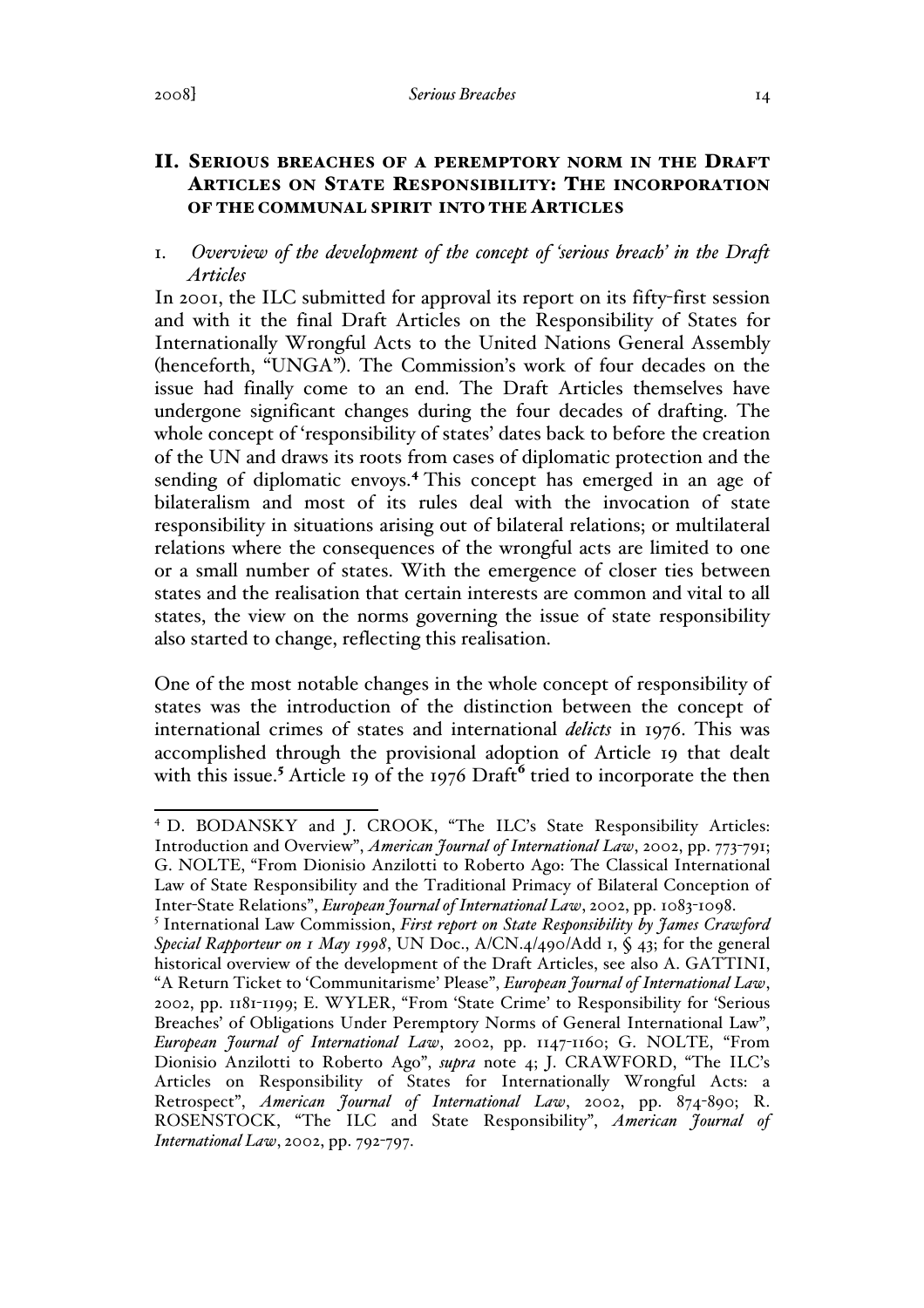fresh development of the concept of *ius cogens* brought on by the adoption of the 1969 Vienna Convention on the Law of Treaties, and especially Article 53, where *ius cogens* is defined. Even as early as 1939, in his Hague Academy lectures, the Special Rapporteur Roberto Ago -under whom the provisional adoption of Article 19 occurred- had put forward the idea that a distinction could be made between state crimes and *delicts*. <sup>7</sup> The idea, for Ago, was not to put the focus on the infliction of punishment on the responsible state, but on the repressive character of the countermeasures that could be used in case of an international crime.<sup>8</sup>

This suggestion was not well accepted by some states and was opposed during the entire drafting history of the Draft Articles, as a concept that has no foundation in customary international law in relation to state responsibility.<sup>9</sup> Although some states<sup>10</sup> were strong supporters of the concept of international crimes of states, the concept was dropped by the time of the third and final reading of the Draft Articles. It was replaced by the notion of 'serious breach of a peremptory norm', which was introduced in Articles 40 and 41 of the final Draft Articles. An approach of a single type of responsibility of states for the commission of an internationally wrongful act was thus put into place and the distinction between crimes and *delicts* -at least when it came to states- became history. Crawford himself presented this shift of terminology in the Draft Articles as more than just a makeover of the concept of international crimes of states that could be used as a means of sneaking that same concept more easily under the radar of objector states. On the contrary, this shift was presented as a change of concepts that puts more focus on peremptory norms as a better established concept of international law than international crimes of states.

Regardless of the fact whether the change from international crimes of states to serious breaches of peremptory norms is a mere cosmetic change or has a wider conceptual meaning,<sup>it</sup> there are two important points that I want to highlight for our current discussion. The first point is the fact of the recognition of special communitarian interests of individual states as

 <sup>6</sup> International Law Commission, *Report on the Work of its 28th Session*, 1976

<sup>[</sup>reproduced in *ILC Yearbook*, 1976, Vol. II, Part I]. 7 G. NOLTE, "From Dionisio Anzilotti to Roberto Ago", *supra* note 4, p. 1093.

<sup>&</sup>lt;sup>9</sup> See International Law Commission, *First Report on State Responsibility*, *supra* note 5,  $\oint$ 

<sup>&</sup>lt;sup>10</sup> Most notably the Nordic countries; see *ibid.*,  $\zeta$  53.

<sup>&</sup>lt;sup>11</sup> See, for more details, E. WYLER, "From 'State Crime' to Responsibility for 'Serious Breaches' of Obligations Under Peremptory Norms of General International Law", *supra* note 5, pp. 1159-1160.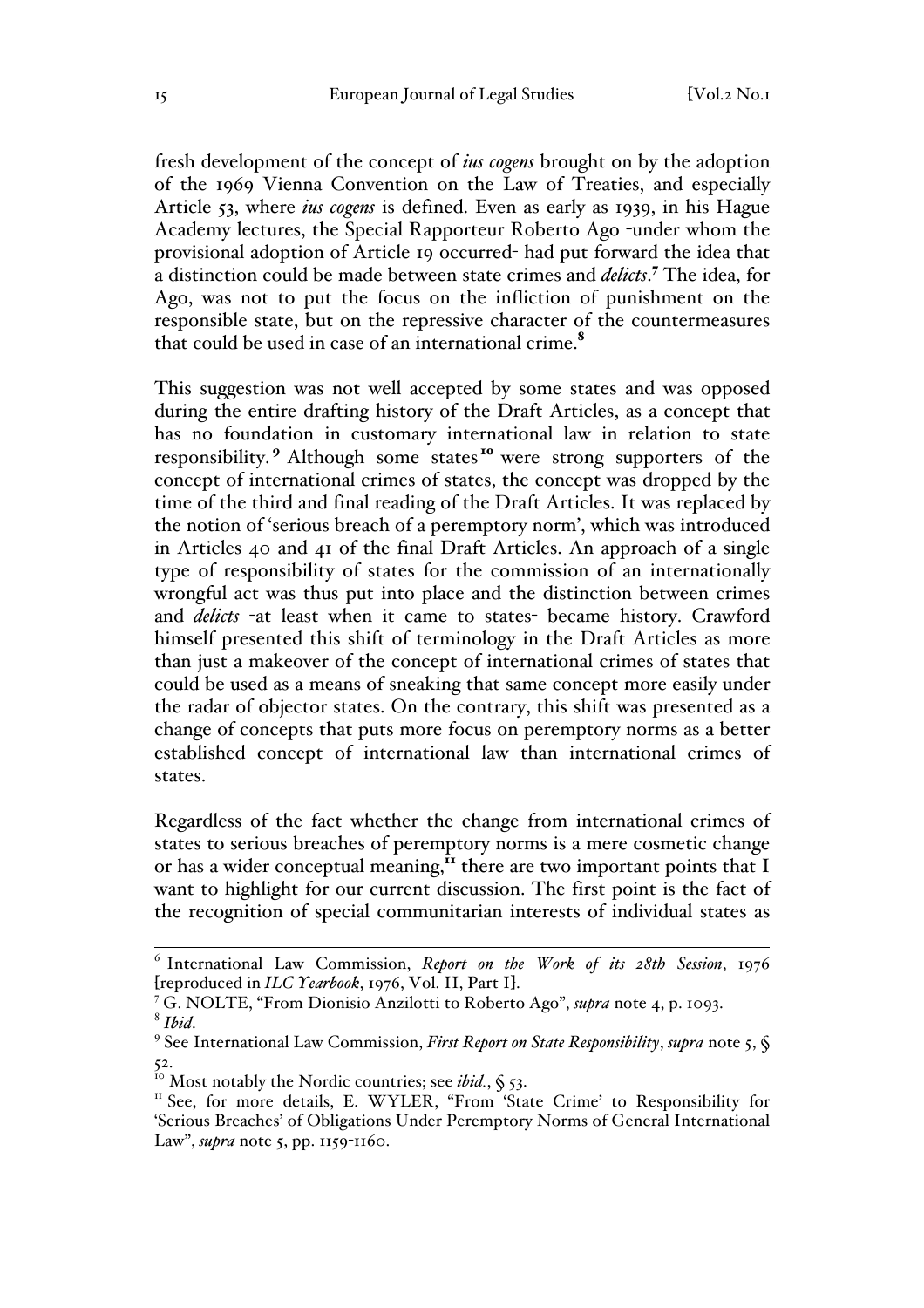#### 2008] *Serious Breaches* 16

parts of a wider community of states; and second that this recognition has not been changed in any of the proposals put forward in the Draft Articles since the introduction of the divisions between crimes and *delicts* in 1976. The evolution of the notions of obligations *erga omnes* specifically recognised by the International Court of Justice (henceforth "ICJ") in the *Barcelona Traction Case*<sup>12</sup> and later confirmed in the *East Timor Case*, <sup>13</sup> as well as the development of the concept of *ius cogens* in the 1969 Vienna Convention, led to the special recognition of these concepts in the Draft Articles.<sup>14</sup> This was originally carried out by the introduction of crimes of states in Article 19 and later changed to the concept of serious breach.<sup>15</sup> I will detail what an obligation of *erga omnes* character entails later in this section, while the consequences of *ius cogens* norms will be discussed more broadly in section III.

# 2. *Serious breaches of an obligation arising under a peremptory norm of general international law in the Draft Articles*

As noted previously, Articles 40 and 41 introduce the concept of 'serious breach of a peremptory norm of general international law' and they state:

"Article 40 - Application of this chapter:

- This chapter applies to the international responsibility which is entailed by a serious breach by a state of an obligation arising under a peremptory norm of general international law.

- A breach of such an obligation is serious if it involves a gross or systematic failure by the responsible state to fulfil the obligation".

"Article 41 - Particular consequences of a serious breach of an obligation under this chapter:

- States shall cooperate to bring to an end through lawful means any serious breach within the meaning of Article 40.

- No state shall recognise as lawful a situation created by a serious breach within the meaning of Article 40, nor render aid or assistance in maintaining that situation.

- This article is without prejudice to the other consequences referred to in this Part and to such further consequences that a breach to which this chapter applies may entail under international

<sup>&</sup>lt;sup>12</sup> I.C.J., *Barcelona Traction, Light and Power Company, Limited [Belgium v. Spain; 2nd Phase*], 5 Feb. 1970.

<sup>13</sup> I.C.J., *East Timor* [*Portugal v. Australia*], 30 June 1995.

<sup>14</sup> International Law Commission, *Commentaries to the Draft Articles Submitted as Part of the Report of the International Law Commission on its Fifty First Session*, [reproduced in *ILC Yearbook*, 2001, Vol. II, Part II]. 15 *Ibid.*, Part II, Chapter III.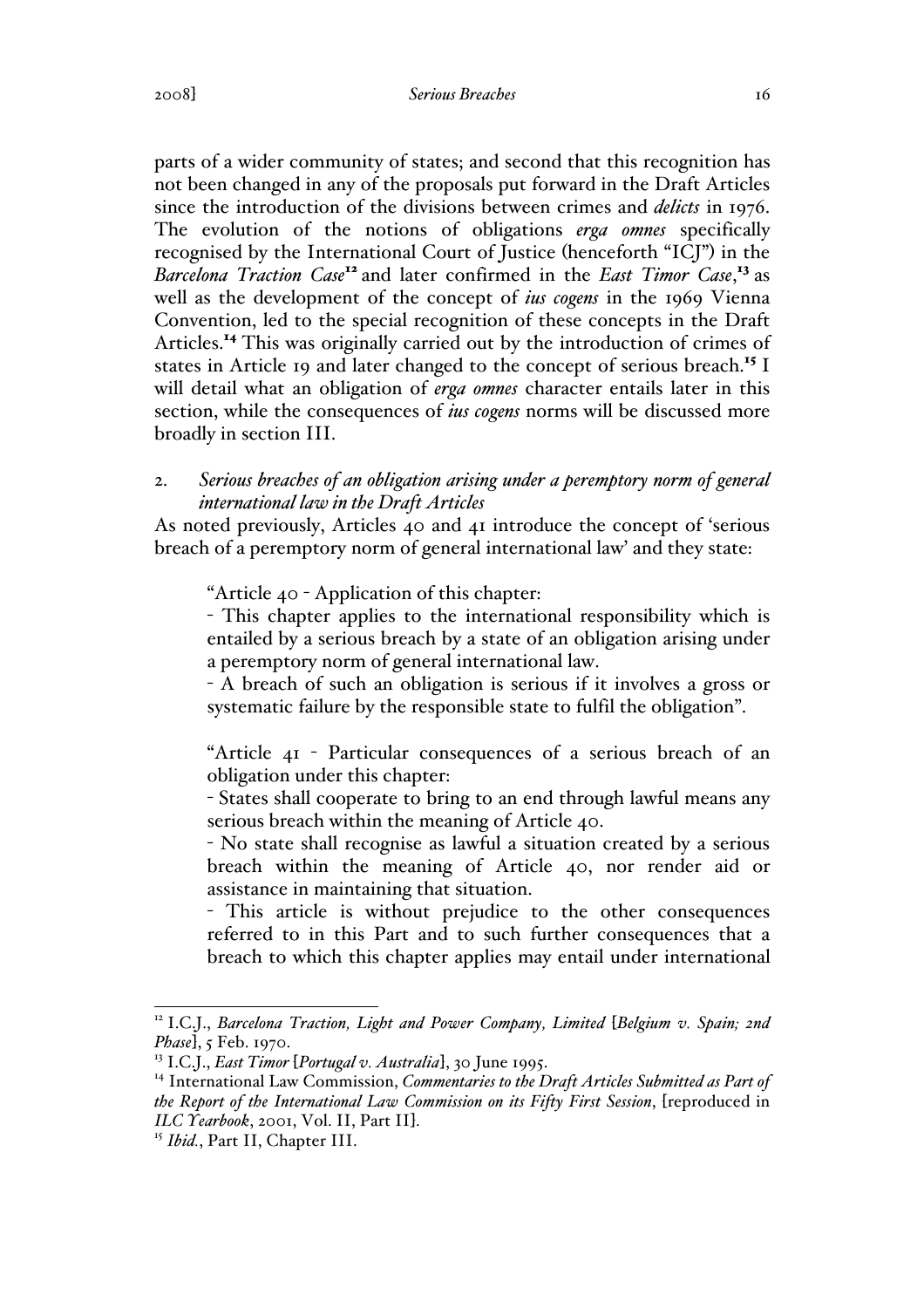$law$ ".<sup>16</sup>

As we can see from Articles 40 and 41, the Draft Articles deal only with serious breaches of obligations that arise under peremptory norms of international law. The Commentaries to the Draft Articles do not give a specific list or a set of criteria to define either what a peremptory norm is or what constitutes a serious breach. A peremptory norm is defined in Article 53 of the 1969 Vienna Convention on the Law of Treaties as a "norm of general international law […] accepted and recognised by the international community of states as a whole as a norm from which no derogation is permitted and which can be modified only by a subsequent norm of general international law having the same character".<sup>17</sup> The ICJ, for example, has found that the use of force contrary to the principles of the Charter is a peremptory norm in the *Nicaragua Case*, <sup>18</sup> as well as the prohibition of genocide and non-discrimination in the *Armed Activities on the Territory of the Congo Case*. <sup>19</sup> Unfortunately, the ICJ has not elaborated on a set of criteria for recognition of a norm as achieving the status of *ius cogens* in its case law. The Draft Articles elegantly avoid this issue by specifying that they do not deal with substantive rules, but with secondary rules of international law. The ILC, nevertheless, gives some examples that are already recognised as such, with the emphasis that the examples given by no means constitute an exhaustive list.<sup>20</sup>

Not every breach of an obligation arising under a peremptory norm gives rise to the provisions in Article 40 and 41, but only a serious one. In order for a breach to be deemed serious, it has to be considered a "gross or systematic failure by the responsible state to fulfil the obligation".<sup>21</sup> The breach can either be gross or systematic; it does not require both elements to be present.<sup>22</sup> For a breach to be regarded as systematic, it has to be

<sup>&</sup>lt;sup>16</sup> *Ibid.*, Articles 40 and 41, p. 282.

<sup>&</sup>lt;sup>17</sup> 1969 Vienna Convention on the Law of Treaties, Article 53.

<sup>18</sup> I.C.J., *Military and Paramilitary Activities in and around Nicaragua* [*Nicaragua v. US*], 27 June 1986.

<sup>19</sup> I.C.J., *Armed Activities on the Territory of the Congo* [*DRC v. Rwanda*], 3 Feb. 2006,  $\S\int_{20}$  64 and 78.

<sup>20</sup> International Law Commission, *Commentaries to the Draft Articles*, *supra* note 14, Article 40, §§ 3-6; see also E. WYLER, From "State Crime" to Responsibility for "Serious Breaches" of Obligations Under Peremptory Norms of General International Law, *supra* note 5, pp. 1154-1157.<br><sup>21</sup> International Law Commission, *2001 Draft Articles on Responsibility of States for* 

*Internationally Wrongful Acts Adopted by the Drafting Committee on Second Reading*, Article 40 § 2.

<sup>&</sup>lt;sup>22</sup> International Law Commission, *Commentaries to the Draft Articles*, *supra* note 14, Article 40,  $\sqrt{5}$  7.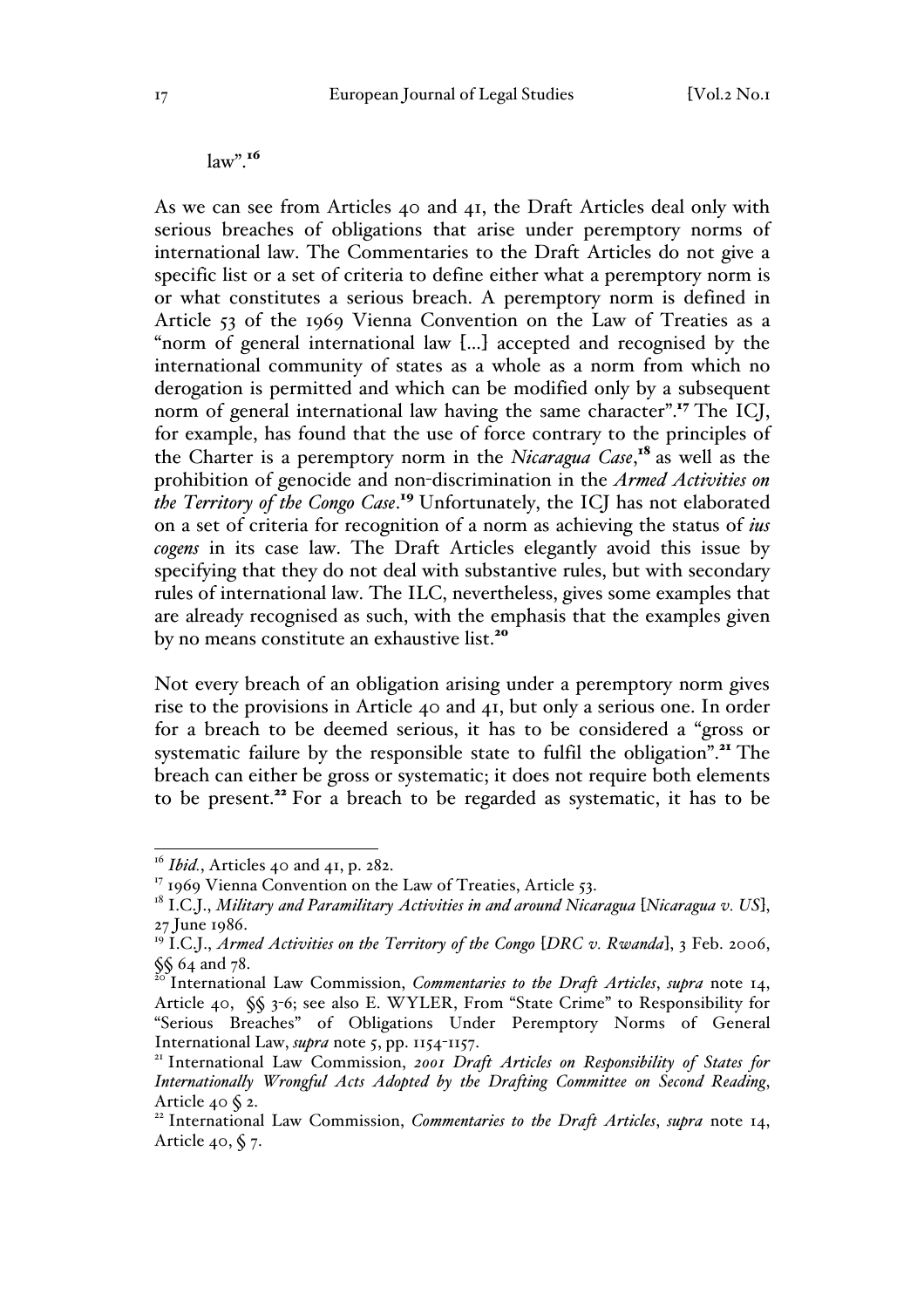#### 2008] *Serious Breaches* 18

carried out in an "organised and deliberate way".<sup>23</sup> The term 'gross', on the other hand, refers to the intensity of the violation or of its effects.<sup>24</sup> Therefore, the term 'serious' denotes that a certain magnitude or scale of violations is necessary for it to be deemed a serious breach of an obligation arising under peremptory norms. For instance, in relation to the crime of torture, although it has attained the status of a peremptory norm, acts of torture need to be committed on a wider or systematic scale for them to achieve the status of a serious breach. Not every act of torture can bring about the type of responsibility envisaged in the Draft Articles. Nevertheless, the Commentaries do say that certain acts, by their very nature, can only be committed in a gross and systematic manner; aggression being the prime example given in the Commentaries.<sup>25</sup>

Article 41, on the other hand, deals with the specific obligations that other states have. By the term 'other states', the Draft Articles refer to the members of the international community that are neither an injured state, nor a responsible state. Article 41's first obligation is for states to "cooperate to bring to an end through lawful means any serious breach".<sup>26</sup> Article  $41 \S$  I, therefore, creates a positive obligation on states to cooperate in order to facilitate the end of a breach. The Commentaries do not specify any special mechanism through which this cooperation should take place but they, however, note that this type of cooperation is best placed within the mechanisms of the United Nations. <sup>27</sup> The Commentaries also do not say what type of measures such cooperation should produce, since this will depend on the type of the peremptory norm and the type of breach in question.<sup>28</sup> What they say is that "it is, however, made clear that the obligation to cooperate applies to states whether or not they are individually affected by the serious breach; what is called for in the face of serious breaches is a joint and coordinated effort by all states to counteract the effects of these breaches".<sup>29</sup>

The Commentaries do not specifically say that the duty to cooperate is

 <sup>23</sup> *Ibid*, § 8.

<sup>&</sup>lt;sup>25</sup> *Ibid.* 26 *Ibid.* 26 *International Law Commission, 2001 Draft Articles, supra* note 21, Article 41 § 1.

<sup>27</sup> International Law Commission, *Commentaries to the Draft Articles*, *supra* note 14,

Article 41, § 2.<br><sup>28</sup> See, for more details on the duty to cooperate and Articles 40 and 41, A. GATTINI, "A Return Ticket to 'Communitarisme' Please", *supra* note 5, pp. 1185-1188; E. WYLER, "From 'State Crime' to Responsibility for 'Serious Breaches' of Obligations Under Peremptory Norms of General International Law", *supra* note 5.

<sup>29</sup> International Law Commission, *Commentaries to the Draft Articles*, *supra* note 14, Article 41,  $\S$  3.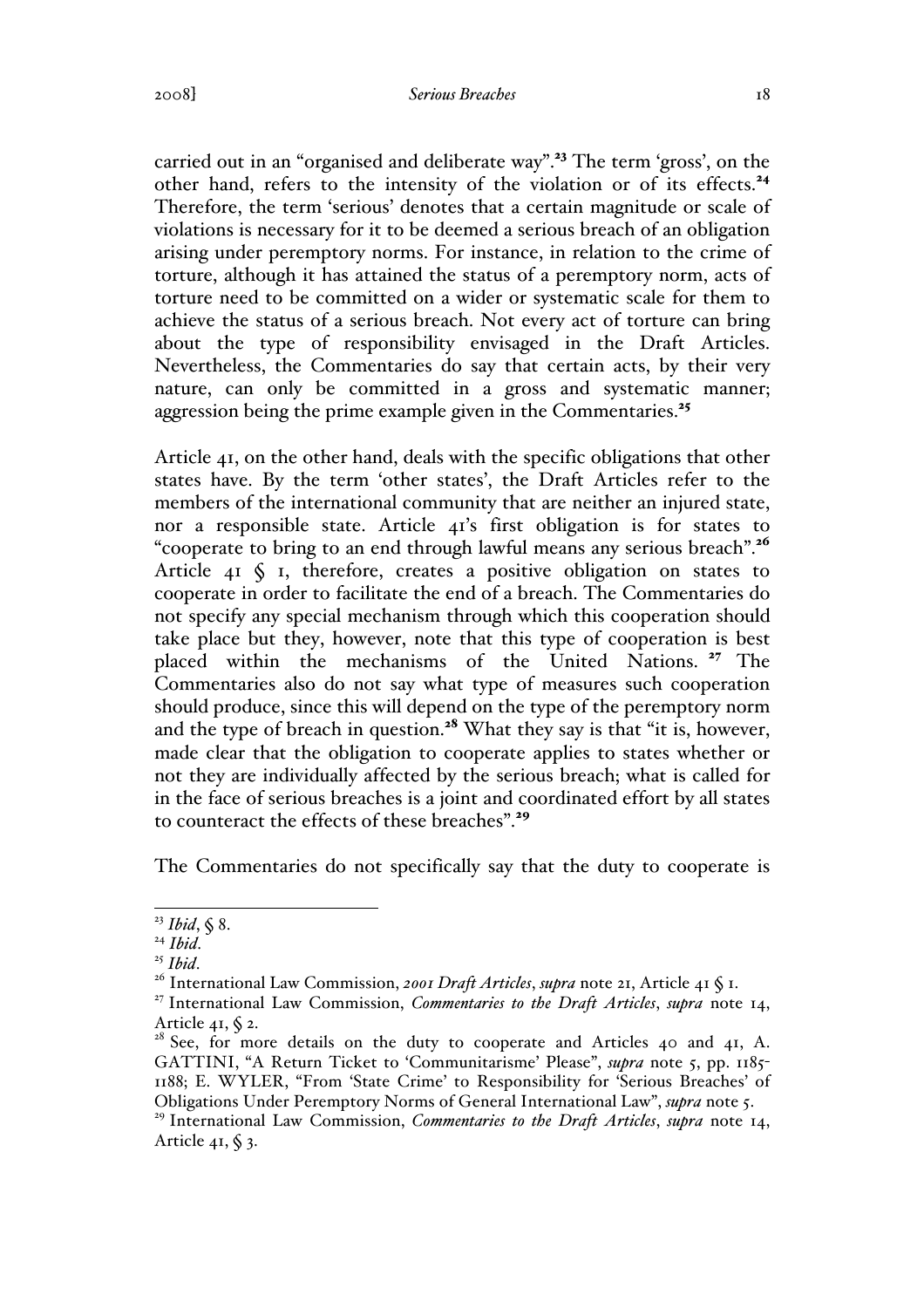firmly established in international customary law and say that it may reflect a progressive development on the part of the Commission.<sup>30</sup> But, as Andrea Gattini has argued, the duty to cooperate has been stressed in several international documents, including Article 4 (a) of the Declaration of Principles on Friendly Relations and Cooperation of States adopted by the UNGA. According to the Declaration, states are required to cooperate in the maintenance of international peace and security and, in Article 4 (b) of the same declaration, for the promotion and respect of human rights and fundamental freedoms, as well as the elimination of every kind of racial discrimination and religious intolerance.<sup> $3<sup>T</sup>$ </sup> In his view, the high political connotation of the Declaration makes it "apparent that the ILC codified rather than developed the obligation to cooperate in bringing the violation to an end".<sup>32</sup>

A second set of obligations arising from a serious breach is put down in Article 41 § 2 and these are: *first* the duty not to recognise as lawful the situation arising from the breach; and *second* not to render aid or assistance in maintaining that situation. The *first* of these two obligations requires that states, as members of the international community, do not recognise the situation that arises from the serious breach. A specific example of this obligation not to recognise is the non-recognition, neither through formal steps nor by specific actions, of the acquisition of a territory from another state by the use of force.<sup>33</sup> The obligation not to recognise the situation as legal also applies to the responsible state and even to the directly injured state. This is so because the injury is afflicted to the international community as a whole and, consequently, a waiver or recognition by the injured state would not preclude the responsibility of the state that is in breach.<sup>34</sup> The scope of the obligation not to recognise the situation is not unqualified and certain limits were put in the ICJ's advisory opinion concerning *Namibia (South West Africa)*:

"The non-recognition of South Africa's administration of the territory should not result in depriving the people of Namibia of any advantages derived from international cooperation. In particular, while official acts performed by the government of South Africa on behalf of or concerning Namibia after the termination of the mandate are illegal and invalid, this invalidity cannot be extended to

<sup>&</sup>lt;sup>30</sup> *Ibid*.<br><sup>31</sup> A. GATTINI, "A Return Ticket to 'Communitarisme' Please", *supra* note 5, p. 1186.

<sup>32</sup> *Ibid*. <sup>33</sup> International Law Commission, *Commentaries to the Draft Articles*, *supra* note 14, Article 41,  $\zeta$  5.

<sup>34</sup> *Ibid*, § 9.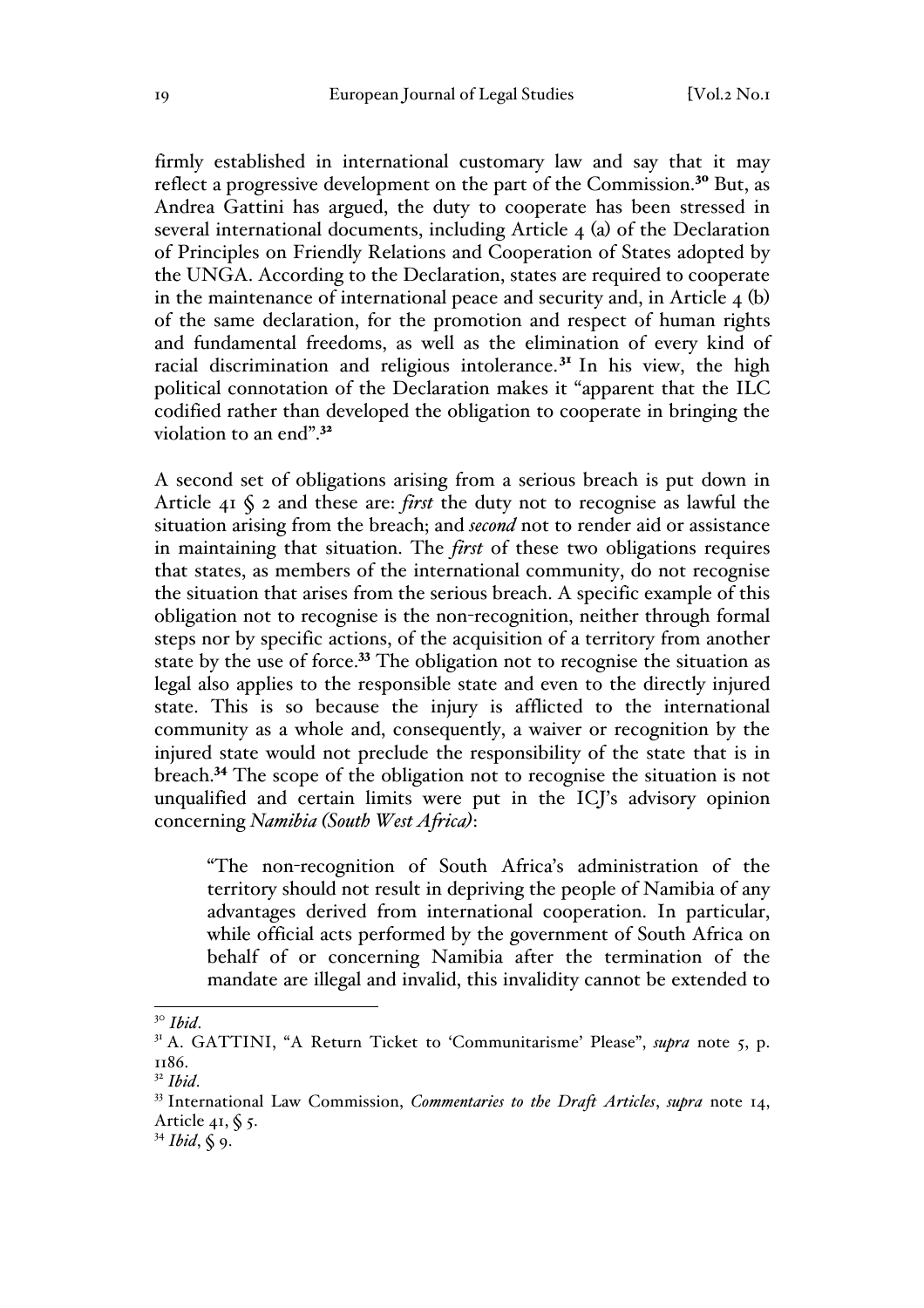those acts, such as, for instance, the registration of births, deaths and marriages, the effects of which can be ignored only to the detriment of the inhabitants of the territory".<sup>35</sup>

The obligation not to recognise and especially not to collectively recognise the consequences resulting from a serious breach is seen by the ILC as a prerequisite for any community response and a minimum necessary response by states to such a breach.<sup>36</sup> The *Namibia (South West Africa)* opinion and the ILC Commentaries to Article 41 are not very clear as to what other situation the obligation not to recognise and its exceptions apply. This is also true of its scope and, consequently, a wide margin is left to the discretion of the states and to the prevailing situation.<sup>37</sup>

The *second* obligation arising from Article  $41 \xi$  2 is the duty "not to render aid or assistance in maintaining that situation".<sup>38</sup> This obligation deals with the question of the response of the other states after the fact of the occurrence of the serious breach. This obligation should be read in conjunction with Article 16 of the Draft Articles,<sup>39</sup> which deals with assistance by third states after the commission of an internationally wrongful act.<sup>40</sup>

The obligations not to recognise and not to render aid and assistance seem to be two sides of the same coin. The first is a negative obligation not to recognise a situation as legal; the second is a positive obligation, *i.e.*, an obligation not to take positive steps to maintain the consequences of that breach. Again it is important to point out that both the Commentaries and the ICJ's *Namibia (South West Africa)* opinion do not give more precise guidelines on what constitutes aiding and assisting the maintenance of the consequences of the breach and leaves it to the specific situation at hand.<sup>41</sup>

Article  $41 \text{ } S$  3 is what the ILC calls a 'saving clause', denoting two

 <sup>35</sup> I.C.J., *Legal Consequences for States of the Continued Presence of South Africa in Namibia (South West Africa) notwithstanding Security Council Resolution 276 (1970)* [*Namibia Advisory Opinion*], Adv. Op., 21 June 1971, § 125.<br><sup>36</sup> International Law Commission, *Commentaries to the Draft Articles*, *supra* note 14,

Article 41,  $\sqrt{$}8$ .

<sup>37</sup> See A. GATTINI, "A Return Ticket to 'Communitarisme' Please", *supra* note 5, pp. 1188-1190.

<sup>38</sup> International Law Commission, *2001 Draft Articles*, *supra* note 21, Article 41 § 2.

<sup>39</sup> International Law Commission, *2001 Draft Articles*, *supra* note 21, Article 16, on "aid or assistance in the commission of an internationally wrongful act". <sup>40</sup> International Law Commission, *Commentaries to the Draft Articles*, *supra* note 14,

Article 41, § 11.

<sup>41</sup> See A. GATTINI, "A Return Ticket to 'Communitarisme' Please", *supra* note 5, pp. 1189-1192.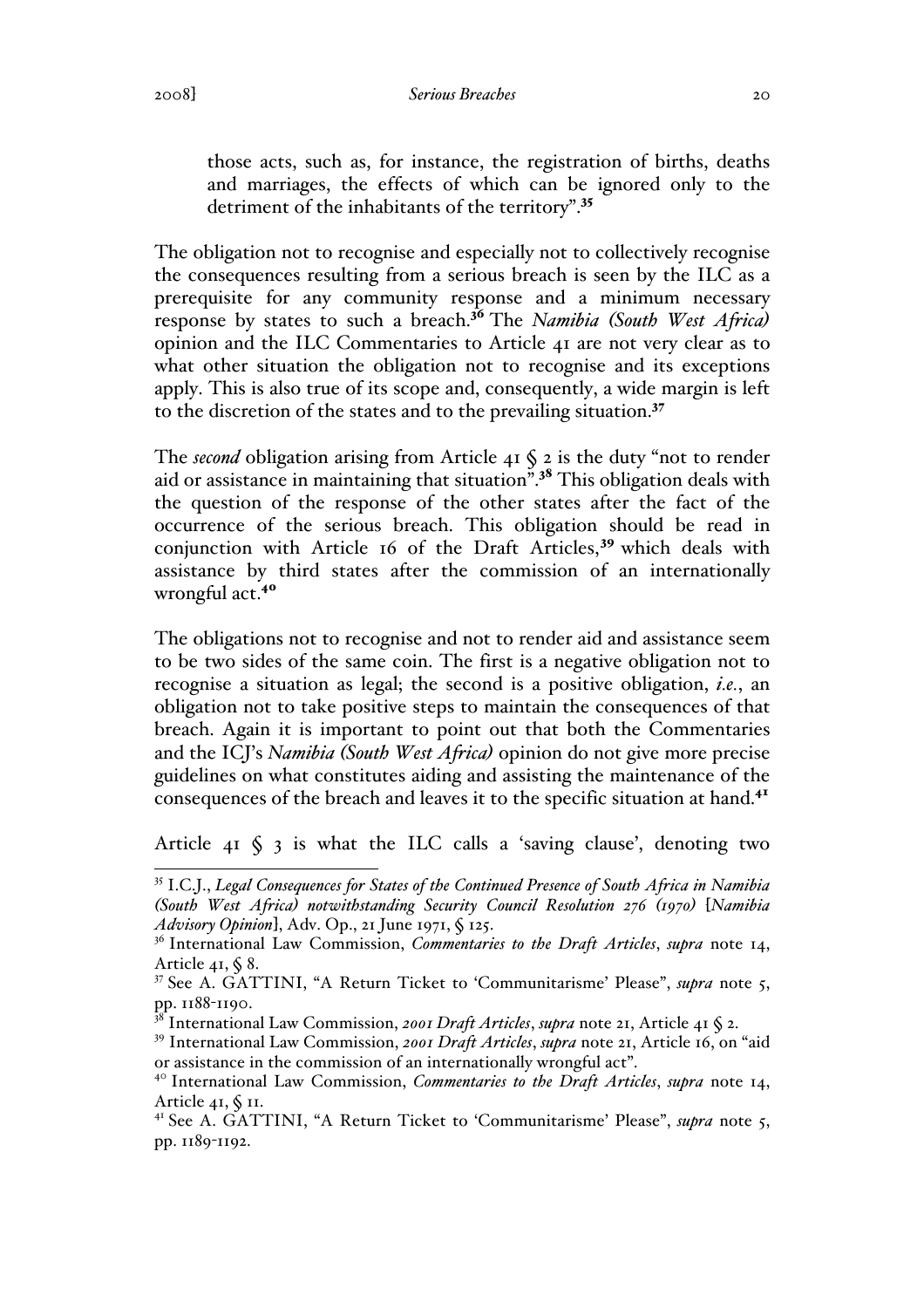consequences. First, that the obligations set forth in Article 41 §§ 1 and 2 do not prejudice the consequences for the responsible state prescribed in the other parts of the Draft Articles; namely, the cessation of the breach, the continuance of the performance of its obligations, the giving of guarantees of non-repetition and the making of reparations in conformity with the rules set out in the Draft Articles.<sup>42</sup> Second, that the consequences and obligations set out in Article 41 §§ 1 and 2 do not prejudice other consequences set out in other rules mainly of a primary nature of international law. One example given in the Commentaries is the collective response through the United Nations Security Council (henceforth, "UNSC"), including the use of force to counteract an act of aggression.<sup>43</sup>

#### 3. *Who can invoke the responsibility of a state?*

Part III of the Draft Articles prescribes the implementation of state responsibility and it is covered in Articles 42-54. These articles deal with issues like: who can invoke state responsibility; what steps do they have to follow; how can a state lose its claim; whether countermeasures are allowed; who can use them and under what circumstances? One brief note before going more deeply into the issue of who can invoke the responsibility of a state: one cannot but notice the fact that the Draft Articles do not deal with an emerging and growing issue of invoking state responsibility by private; non-state actors.<sup>44</sup> This can be seen as a missed opportunity by the ILC to either codify or bring about a progressive development in the field. This is even more obvious when considering the fact that a wide number of international tribunals give standing to individuals or NGO's or other private parties and that there are international tribunals that also deal with the criminal responsibility of individuals.<sup>45</sup> In an age where an increasing number of institutions or international regimes are becoming or incorporating certain features of

 <sup>42</sup> International Law Commission, *Commentaries to the Draft Articles*, *supra* note 14, Article 41,  $\oint$  13.

<sup>43</sup> *Ibid*, § 14.

<sup>&</sup>lt;sup>44</sup> See, for an overview of this gap in the Draft Articles, E. BROWN WEISS, "Invoking State Responsibility in the Twenty-First Century", *American Journal of International Law*, 2002, pp. 798-816.

<sup>&</sup>lt;sup>45</sup> See, on the proliferation and impact of international tribunals who give standing to private parties, L.R. HELFER and A.-M. SLAUGHTER, "Toward a Theory of Effective Supranational Adjudication", *Yale Law Journal*, 1997, pp. 273-328; L.R. HELFER and A.-M. SLAUGHTER, "Why States Create International Tribunals: A Response to Professors Posner and Yoo", *California Law Review*, 2005, pp. 899-956; E.A. POSNER and J.C. YOO, "Judicial Independence in International Tribunals", *California Law Review*, 2005, pp. 1-74; E.A. POSNER and J. C. YOO, "Reply to Helfer and Slaughter", *California Law Review*, 2005, pp. 957-973.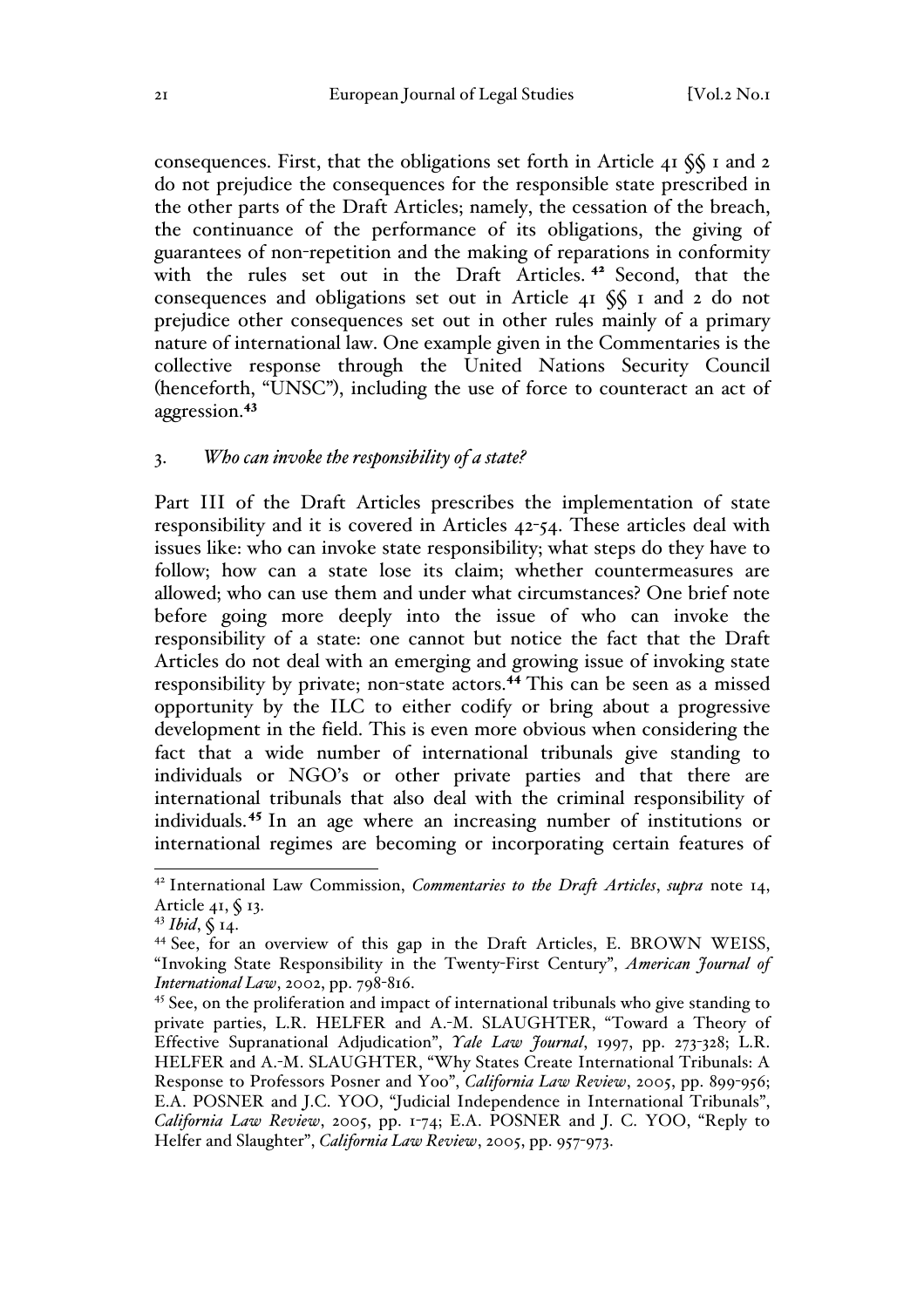supranational arrangements,<sup>46</sup> it is hardly justifiable not to discuss the invoking of state responsibility by private parties.

Regardless of this gap, there is a certain characteristic of Part III of the Draft Articles that is of significant importance for this topic; namely, the invocation of state responsibility by a state other than the injured state in cases of a breach of an obligation *erga omnes*, set down in Article 48. The notion of *erga omnes* obligations has been established by the ICJ in the *Barcelona Traction Case* where it said:

"In particular, an essential distinction should be drawn between the obligations of a state towards the international community as a whole, and those arising vis-à-vis another state in the field of diplomatic protection. By their very nature the former are the concern of all states. In view of the importance of the rights involved, all states can be held to have a legal interest in their protection; they are obligations *erga omnes*".<sup>47</sup>

The ICJ gave some tentative clues as to where those obligations arise from; namely, from the outlawing of aggression and genocide, the principles and rules concerning the basic rights and freedoms of the human person, the protection against slavery and racial discrimination,<sup>48</sup> as well as interference with the right of self-determination of peoples.<sup>49</sup>

I would now like to shortly comment on the links between obligations *erga omnes* and norms of *ius cogens*. Obligations *erga omnes* are obligations that are owed to every state because every state has an interest in securing that obligation. The term '*erga omnes*' only deals with the issue of obligations that one state has towards every other state in the international community of states. On the other hand, the term '*ius cogens*' depicts the status that norms have, relative to all other types of norms of international law. It can be said that these are similar concepts but looked at from different vantage points, one from the point of obligations, the other from

 $46$  There are differing interpretations on what a supranational body or system is but one of their main traits is the ability to penetrate the surface of the state and be able to interact with the different players of the internal legal system of the state; see, for more details, L.R. HELFER and A.-M. SLAUGHTER, "Toward a Theory of Effective Supranational Adjudication", *supra* note 45.

<sup>47</sup> I.C.J., *Barcelona Traction, Light and Power Co., Ltd*, 5 Feb. 1970, § 33. 48 *Ibid*, § 34.

<sup>49</sup> I.C.J., *East Timor*, § 29.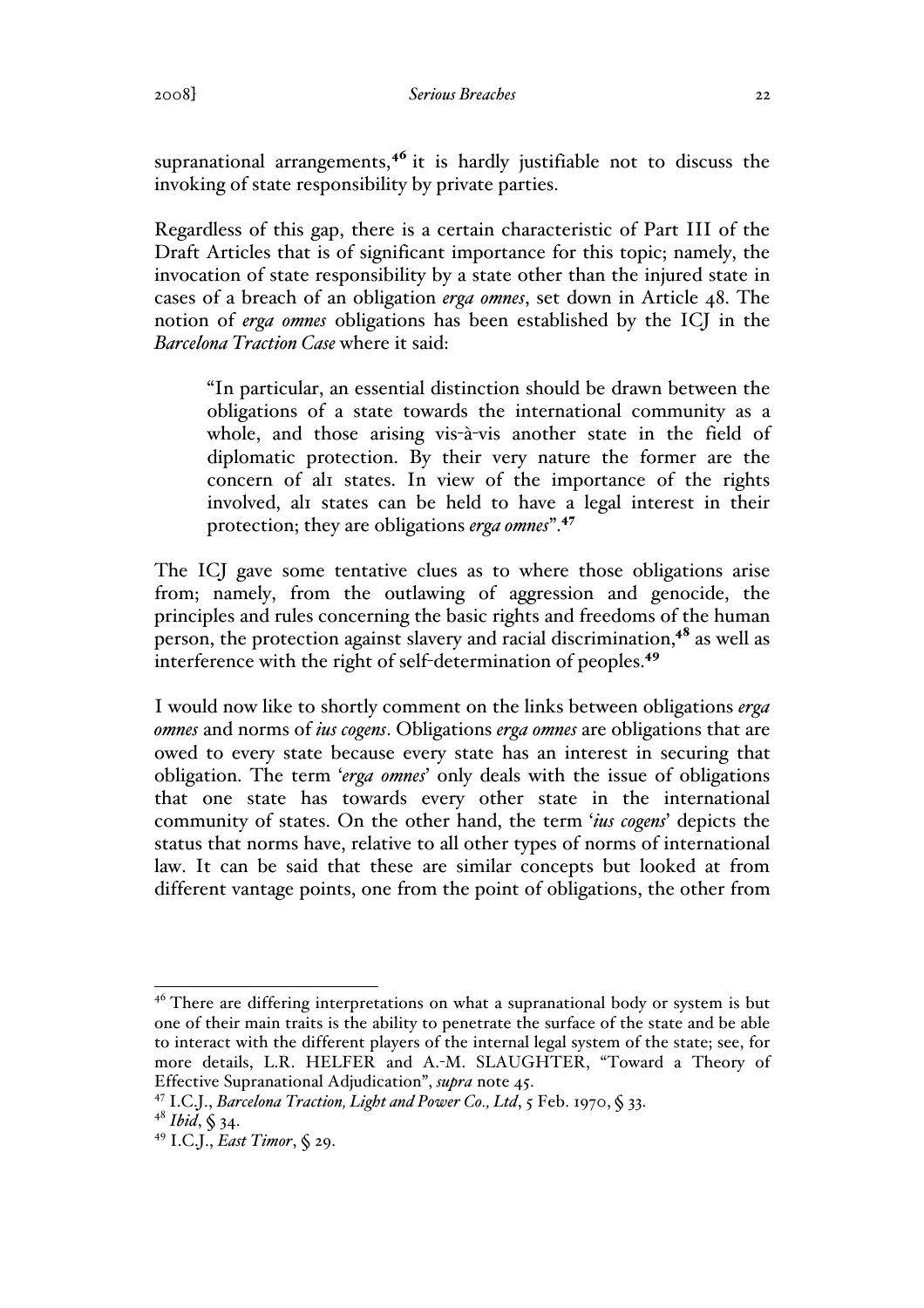the point of hierarchy of norms.<sup>50</sup> It is not always clear whether an obligation that has an *erga omnes* character is always a *ius cogens* norm, but it seems that the reverse is almost certainly true; a *ius cogens* norm will always produce obligations *erga omnes*, due to the underlying values that it  $enshrines.<sup>51</sup>$ 

The ILC itself had to consider this issue of the interplay between obligations *erga omnes* and norms of *ius cogens* when deciding on what to focus -peremptory norms or obligations *erga omnes*- when talking about the consequences of a breach of a peremptory norm and the issue of who has the right to invoke the international responsibility of a state. It came to the conclusion that there is no settled answer to whether, when one speaks about *erga omnes* and *ius cogens*, one is using interchangeable or separate and distinct concepts. The ILC put it best when talking about the relation between *ius cogens* and *erga omnes* by saying:

"Whether or not peremptory norms of general international law and obligations to the international community as a whole are aspects of a single basic idea, there is at the very least substantial overlap between them. The examples which the International Court has given of obligations towards the international community as a whole all concern obligations which, it is generally accepted, arise under peremptory norms of general international law. Likewise the examples of peremptory norms given by the Commission in its commentary to what became Article 53 of the Vienna Convention involve obligations to the international community as a whole. But there is at least a difference in emphasis. While peremptory norms of general international law focus on the scope and priority to be given to a certain number of fundamental obligations, the focus of obligations to the international community as a whole is essentially on the legal interest of all states in compliance - *i.e.*, in terms of the present Articles, in being entitled to invoke the responsibility of any state in breach".<sup>52</sup>

I would like to stress that for this paper the issues seems to be moot considering the fact that the crimes discussed below are universally accepted as producing *erga omnes* obligations, due to the values that

<sup>&</sup>lt;sup>50</sup> M.C. BASSIOUNI, "Accountability for International Crime and Serious Violations of Fundamental Human Rights: International Crimes, Ius Cogens and Obligations Erga Omnes", *Law and Contemporary Problems*, 1996, pp. 63-74.

<sup>51</sup> M. RAGAZZI, *The Concept of International Obligations Erga Omnes*, Oxford, Oxford University Press, 2000, pp. 190-210.

<sup>52</sup> International Law Commission, *Commentaries to the Draft Articles*, *supra* note 14, Part II, Chapter III,  $\zeta$  7.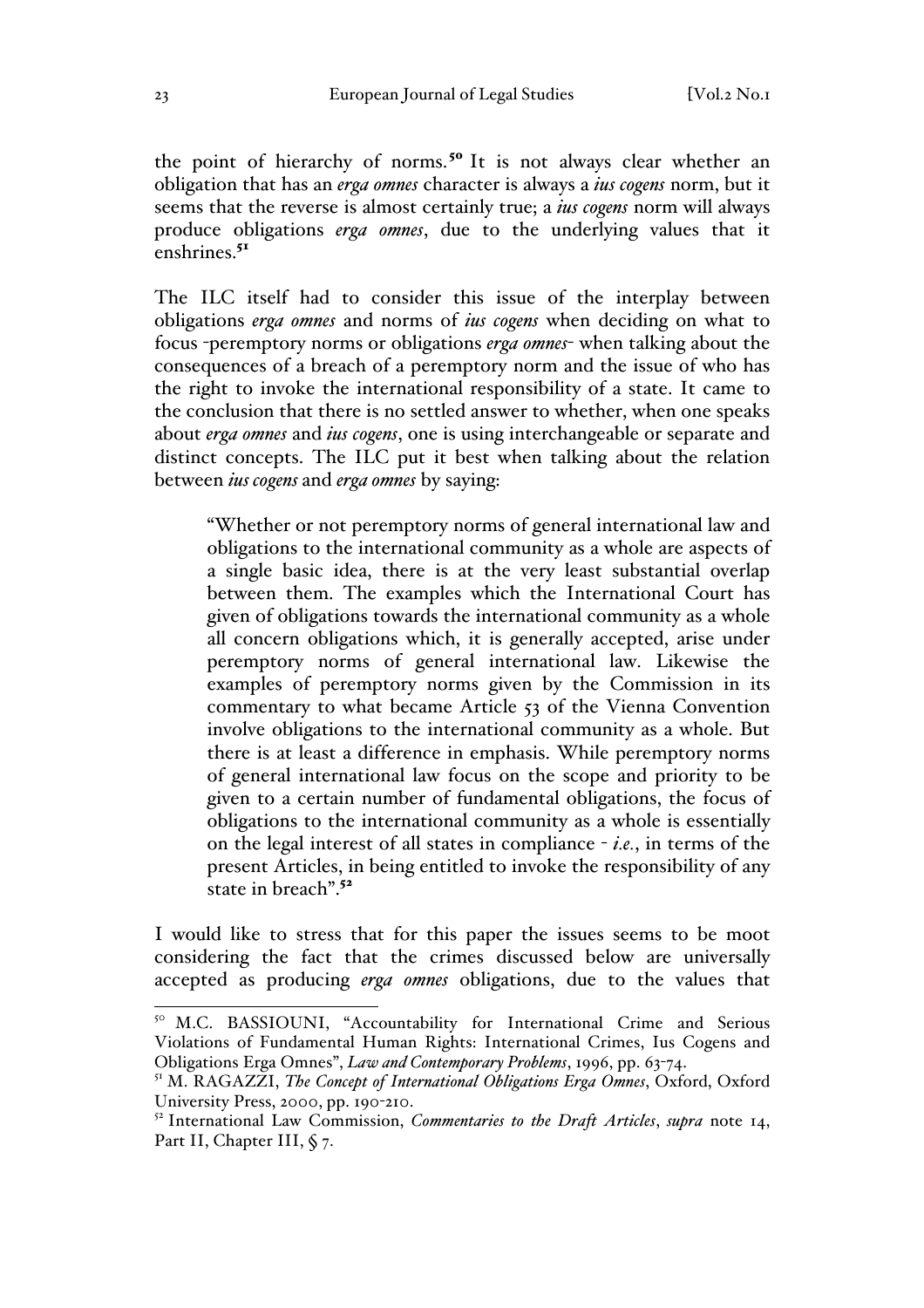international crimes protect.

Article  $48^{53}$  answers the question of who can invoke the responsibility of a state other than the injured state. There are two types of states that fall under this category: the first being a group of states to which the responsible states owe certain obligations; *e.g.*, a group created by a multilateral treaty that is established to protect a particular interest of that group of states.<sup>54</sup> I will not deal with these types of obligations in this paper because they are not a reflection of communitarianism in international law, but of a mechanism of protection of interests that are particular to a specific group of states that may not be shared by the community of states as a whole. The second group of states is comprised of all states in the international community because the obligations in question are of an *erga omnes* character; *i.e.*, they are owed to the international community as a whole.

The ILC included the provisions of Article  $48 \xi$  I (b) in order to give effect to the ICJ's statement on *erga omnes* obligations in the *Barcelona Traction Case*. Specifically, it understood that, in obligations that are deemed to be of such importance as to be qualified as *erga omnes*, every state has a legal interest in their protection.<sup>55</sup> There are no special criteria that a state has to meet in order to be able to invoke the responsibility of the state in breach, since obligations *erga omnes* are owed to the international community as a whole and every state is a part of that same community.<sup>56</sup> Under the provisions of Article  $48 \text{ } 8$  2, a state other than the injured state has certain prerogatives. Namely, it can call for a cessation of the breach; a return to normal behaviour of the responsible state; to request guaranties of non-repetition of the act; and, according to subparagraph (b), claim reparations. The list given in Article  $48 \text{ S }$  2 is exhaustive,<sup>57</sup> which means that other states do not have the full range of options that injured states have when responding to a breach of an obligation.

One important distinction between the options that an injured state has, contrary to all other states in terms of responses to an internationally wrongful act, is the recourse to countermeasures. Countermeasures are acts that would normally be considered as internationally wrongful acts if they were not undertaken for the purpose of forcing the responsible state

 <sup>53</sup> International Law Commission, *2001 Draft Articles*, *supra* note 21, Article 48, on "invocation of responsibility by a state other than an injured state".

<sup>54</sup> International Law Commission, *Commentaries to the Draft Articles*, *supra* note 14, Article 48, §§ 4-5.

<sup>55</sup> *Ibid*, § 8. 56 *Ibid*, § 10.

<sup>57</sup> *Ibid*, § 12.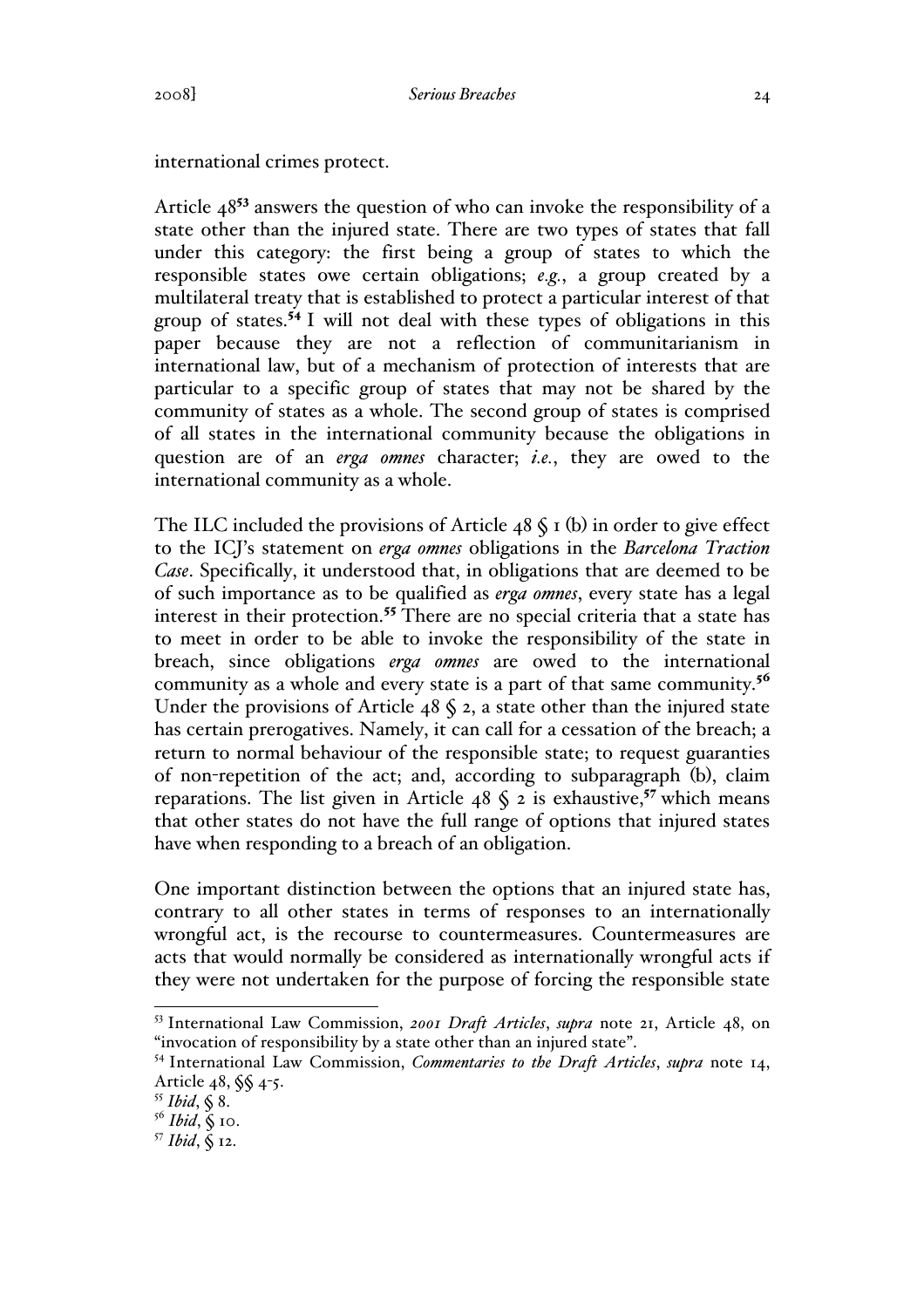to cease its wrongful act, to start the procedure of compliance with its obligations and to start making the appropriate reparations. <sup>58</sup> Countermeasures that are taken by other states on behalf of the injured state in relation to breaches of obligations *erga omnes* are called countermeasures of general interest or collective countermeasures. The reason why countermeasures of general interests are not specifically authorised in the Draft Articles is because countermeasures are a legal notion commonly associated with self-help and more in private rather than public law. They are available to injured states because the institutions of the international system have failed and, therefore, it is up to the individual state to correct the wrong that has been inflicted upon it. Because it is a mechanism of self-help, the concept of collective countermeasures inherently relies on the self-assessment of the injured party to decide whether an internationally wrongful act has been performed. A further reason why the ILC did not want to specifically put countermeasures of general interest in the Draft Articles is the fact that the ILC itself was afraid that countermeasures of general interest would open the door to international vigilantism.<sup>59</sup>

But this is not the whole story. Staying in the field of countermeasures, the ILC, in Article 54, decided to put another savings clause by saying that the chapter dealing with countermeasures and the lack of inclusion of countermeasures of general interests does not prejudice the taking of other lawful means to bring about the invocation of responsibility by states other than the injured state as in case of Article 48. This means that states are free to take any lawful actions, individually or collectively, either through an international organisation or as a coalition, to put pressure on the responsible state for a cessation of the wrongful act and for reparations to the injured state.<sup>60</sup>

The Commentaries argue that the actions envisaged in Article  $48 \text{ S }$  2 can only be taken on behalf of the injured state, especially with regard to the

<sup>&</sup>lt;sup>58</sup> See, for a more detailed discussion on countermeasures and reparations in the Draft Articles, D. ALLAND, "Countermeasures of General Interest", *European Journal of International Law*, 2002, pp. 1221-1239; D.J. BEDERMAN, "Counterintuiting Countermeasures", *American Journal of International Law*, 2002, pp. 817-832; D. SHELTON, "Righting Wrongs: Reparations in the Articles on State Responsibility", *American Journal of International Law*, 2002, pp. 833-855.

<sup>59</sup> See D. ALLAND, "Countermeasures of General Interest", *supra* note 58, pp. 1126- 1233.

 $60$ <sup>60</sup> The Commentaries give a number of examples where states have acted collectively in this manner but still concludes that the practices is embryonic to be deemed as reaching the status of customary law; see International Law Commission, *Commentaries to the Draft Articles*, *supra* note 14, Article 54, §§ 2-4.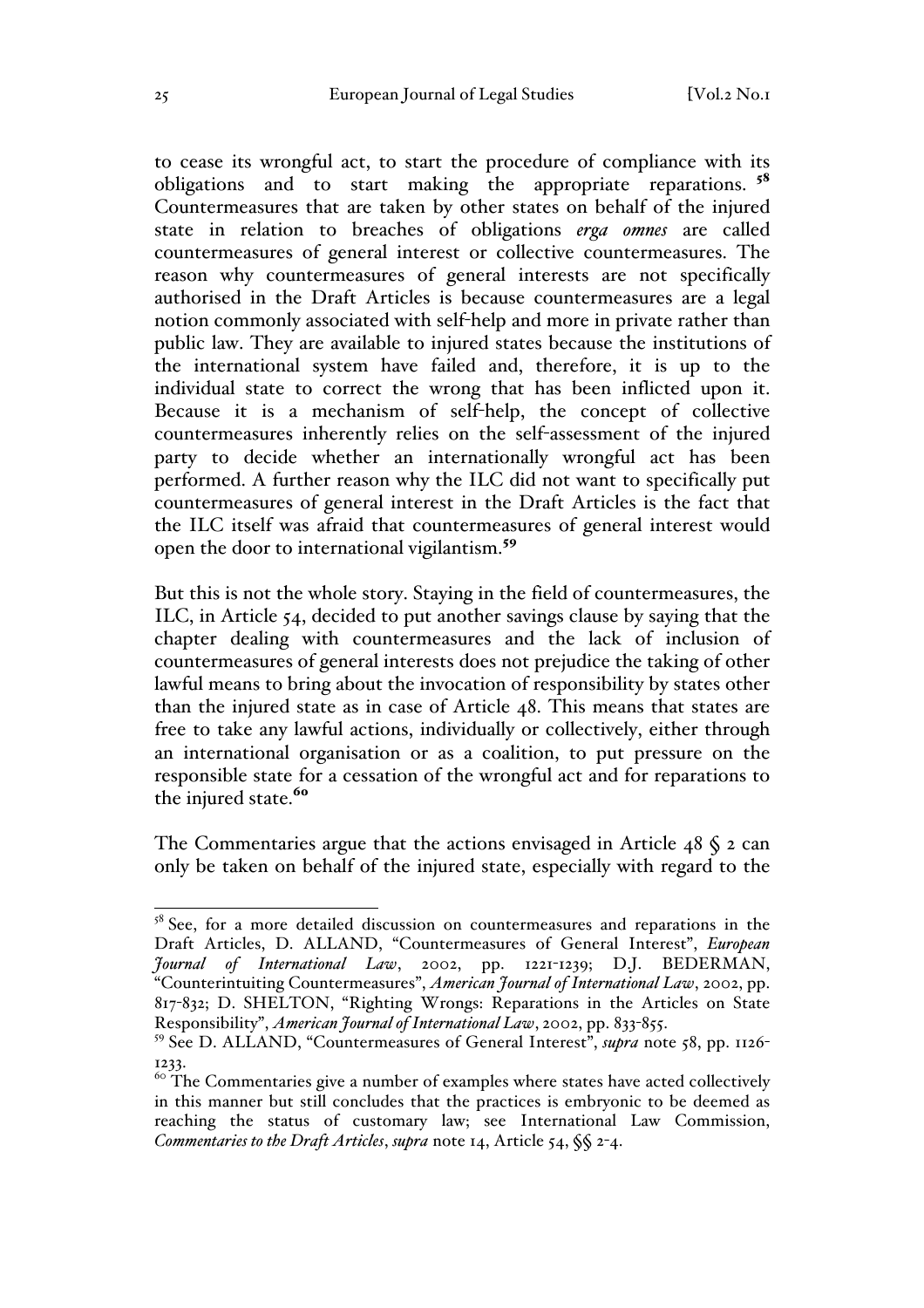request for reparations, and in certain instances the state making such a claim might be requested to show that it is acting in the interest of the injured party. $^{61}$  It is important that states are authorised to invoke the responsibility of a state when there is no directly injured state, especially when a norm requiring an *erga omnes* obligation is breached. This is because of the fact that in such instances, it is theoretically possible that there will be no single state authorised to call for the cessation of the wrongful act by the responsible state and the act would continue. This is particularly true for obligations that are of such importance that they are owed to the international community as a whole. It has been noted,<sup>62</sup> though, that because other measures under Article 54 have been limited to only lawful means countermeasures are precluded under the Draft Articles. This is because countermeasures are by definition unlawful acts if adopted without prior commitment of a wrongful act of the state against which the countermeasures are taken. At this point, I would like to summarise the argument by quoting the Commentaries to the Draft Articles:

"The current state of international law on countermeasures taken in the general or collective interest is uncertain. State practice is sparse and involves a limited number of states. At present there appears to be no clearly recognised entitlement of states referred to in Article 48 to take countermeasures in the collective interest. Consequently it is not appropriate to include in the present Articles a provision concerning the question whether other states, identified in Article 48, are permitted to take countermeasures in order to induce a responsible state to comply with its obligations. Instead Chapter II includes a saving clause which reserves the position and leaves the resolution of the matter to the further development of international  $law$ ".  $63$ 

## 4. *The idea of communitarianism in the Draft Articles*

The concept of responsibility of states for internationally wrongful acts in its initial historical conception it was inherently bilateral as were most relations among states. Even though multilateral agreements did exist they were seen as nothing more than a bundle of bilateral agreements.<sup>64</sup> On the

<sup>&</sup>lt;sup>61</sup> *Ibid.*, Article 48, § 12.<br><sup>62</sup> See D. ALLAND, "Countermeasures of General Interest", *supra* note 58.

 $63$  It is worth noting that the Commentaries do mention a significant number of instances where states have acted collectively in response to breaches of *ius cogens*; see International Law Commission, *Commentaries to the Draft Articles*, *supra* note 14, Article 54, § 6.<br><sup>64</sup> International Law Commission, *Commentaries to the Draft Articles*, *supra* note 14,

Article 42, § 8; which state that, "although a multilateral treaty will characteristically establish a framework of rules applicable to all the states parties, in certain cases its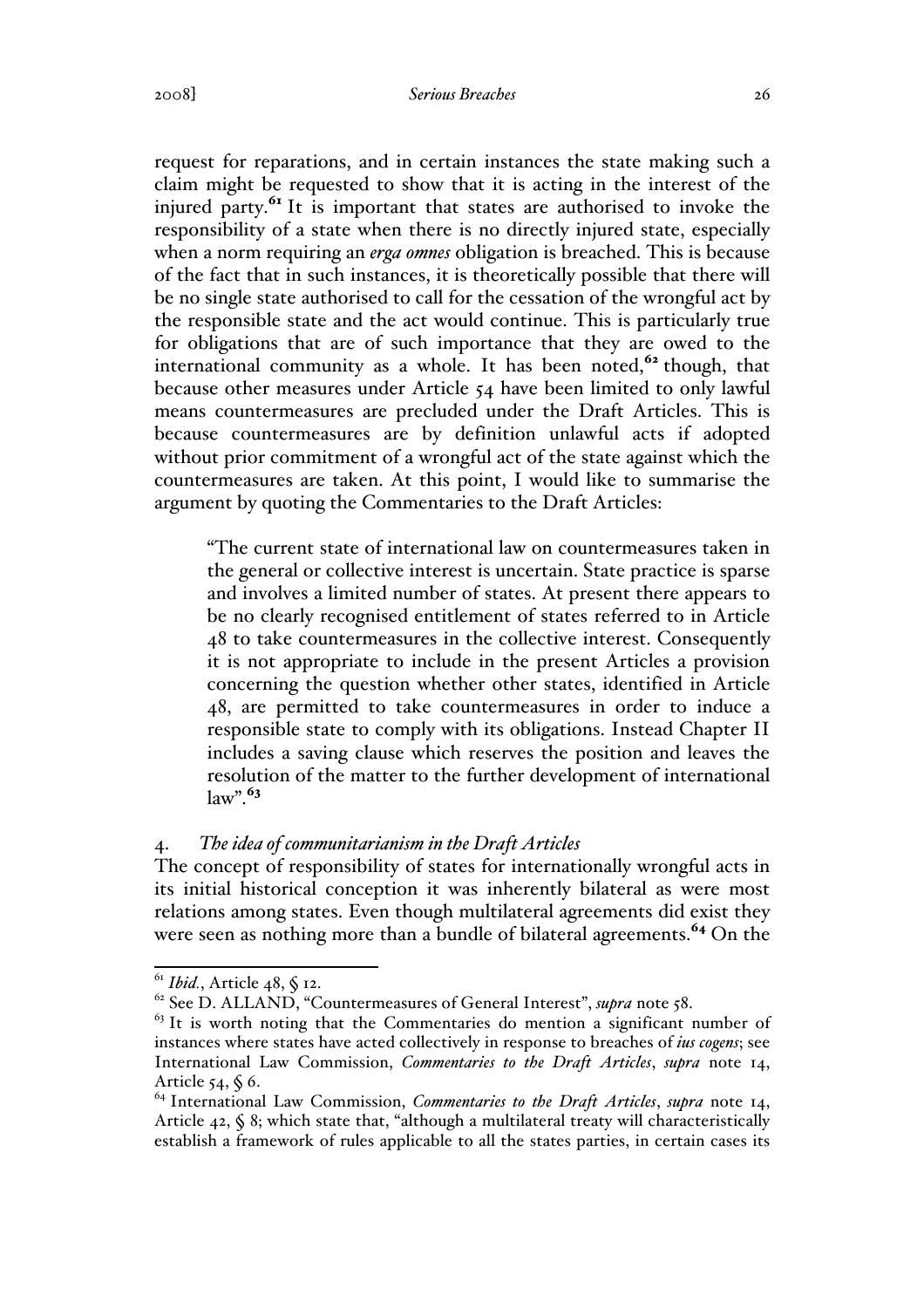other hand, after World War II, the setting of international law - and the international system as a whole- began to change; we can no longer talk about international relations in the typical sense, but rather of transnational relations.<sup>65</sup> In this trans-national world, the interactions in the international arena are no longer carried out by governments alone, through their organs for foreign affairs or by international organisations, but more and more between groups of individuals, NGOs, multinational companies, unions, guilds and professional societies, independent agencies and individuals themselves. The international system has moved from the concept of billiard balls to the concept of the spider's web, where the interactions between individuals grow at an impressive rate. The world has become more globalised, as well as more fragmented, and a sense of a world community is more and more evident.

These changes have found their way into the Draft Articles on State Responsibility. Articles 40, 41, 48 and 54, recognise the importance of the values that *ius cogens* norms protect and, consequently, create the obligation for states, even those who are not directly affected by the breach, to cooperate in order to bring about its end and to counter its effects.<sup>66</sup> Furthermore, the Draft Articles prescribe the negative obligation of not recognising the situation arising from the breach of a *ius cogens* norm and the obligation not to take positive steps like aiding and assisting in perpetuating the situation created by the breach.

The Draft Articles also give effect to the notion of obligations *erga omnes*, obligations that are owed to the international community of states as a whole, because it is recognised that every member of that community has a legal interest in the performance of these types of obligations. It does so by allowing for every member of that community to call on the responsible state to be accountable. Every state can call on the responsible state to cease the wrongful act, to continue its normal and lawful conduct and to give appropriate reparations for the damages caused. Although the Draft Articles do not speak of countermeasures of general interest, whether taken collectively or by individually concerned states, they do not exclude them either. This is because their practice is still not sufficient for it to

performance in a given situation involves a relationship of a bilateral character between two parties" and that "multilateral treaties of this kind have often been referred to as giving rise to bundles of bilateral relations".

 $65$  See, about the concept of trans-national relations, H.H. KOH, "Why Do Nations" Obey International Law", *Yale Law Journal*, 1997, pp. 2599-2659; L.R. HELFER and A.-M. SLAUGHTER, "Toward a Theory of Effective Supranational Adjudication", *supra* note 45.

<sup>66</sup> International Law Commission, *Commentaries to the Draft Articles*, *supra* note 14, Article 41,  $\S$  3.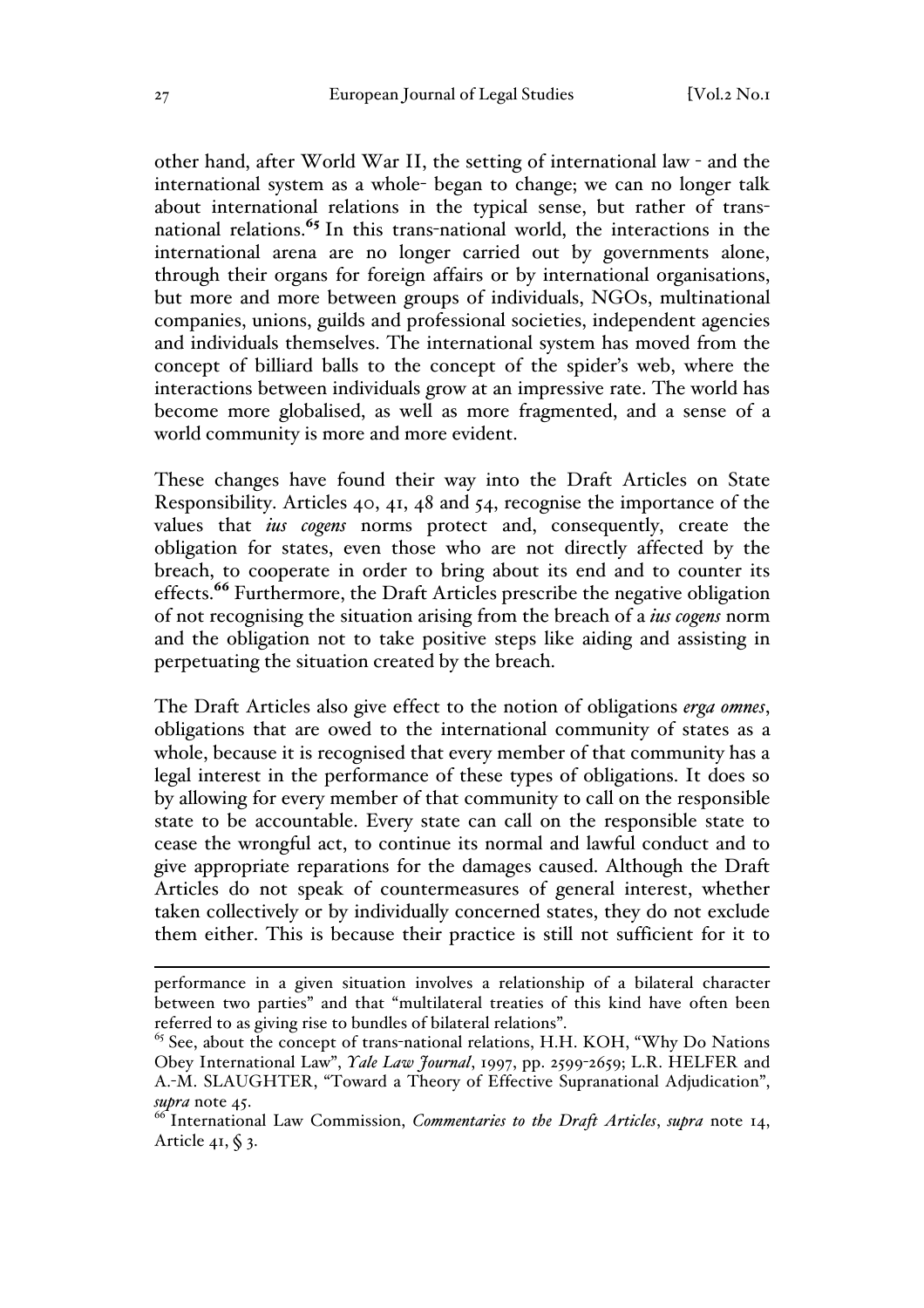have crystallised into customary international law, and thus allowing in the future for individual states to take the cause of the international community when a breach of a *ius cogens* or *erga omnes* norm would occur.

## III. A SHORT DISCUSSION OF UNIVERSAL JURISDICTION

## 1. *Overview of the concept*

One of the first difficulties presented when discussing universal jurisdiction is the problem of its definition. When discussing universal jurisdiction judges and scholars have referred to it as a "true", "classical", "pure", universal jurisdiction "properly so called" and so on. The *ad hoc*  judge, Van den Wyngaert, in the *Arrest Warrant Case* concluded that "there is no generally accepted definition of universal jurisdiction in conventional or customary law; states that have incorporated that principle in their domestic legislation have done so in a very different way".<sup>67</sup> Both scholars and judges have used different terms from 'true', 'proper' and 'pure' universal jurisdiction, to using a narrower term like universal jurisdiction *in absentia*<sup>68</sup> as a separate concept. The term 'universal jurisdiction' itself implies that what is understood to be the subject of its discussion is the jurisdiction of states. Under public international law, there are two types of jurisdiction that a state may have; one is the jurisdiction to prescribe and the other is the jurisdiction to enforce.<sup>69</sup> Since this discussion is about criminal law the discussion below is limited to criminal jurisdiction exercised by states.

Jurisdiction to prescribe means that a state can prescribe a certain conduct by groups or individuals as criminal, either by statutory acts, executive orders or judicial decisions; to state what the *mens rea* and the *actus reus* of the crime is and prescribe penalties for it. What conduct is deemed criminal is generally left to the discretion of the states themselves.<sup>70</sup> On the other hand, a jurisdiction to enforce means that a state can take actions directed to enforcing the laws it has enacted. This can be executed through various different kinds of organs, most notably through its police forces and judicial bodies.<sup>71</sup> These are separate kinds of jurisdictions and, although they are intertwined -that is to say, a state cannot have a jurisdiction to enforce if it first did not prescribe that conduct as criminal-,

 <sup>67</sup> I.C.J., *Arrest Warrant of 11 April 2000* [*DRC v. Belgium*], 14 Feb. 2002, VAN DEN WYNGAERT, Dissenting Opinion, § 44.

<sup>68</sup> See *ibid.*, GUILLAUME, Separate Opinion; HIGGINS, KOOIJMANS and BUERGENTHAL, Joint Separate Opinion.

<sup>69</sup> See R. O'KEEFE, "Universal Jurisdiction; Clarifying the Basic Concept", *Journal of International Criminal Justice*, 2004, pp. 735-760, at p. 736.

<sup>70</sup> *Ibid*., p. 737.

<sup>71</sup> *Ibid*.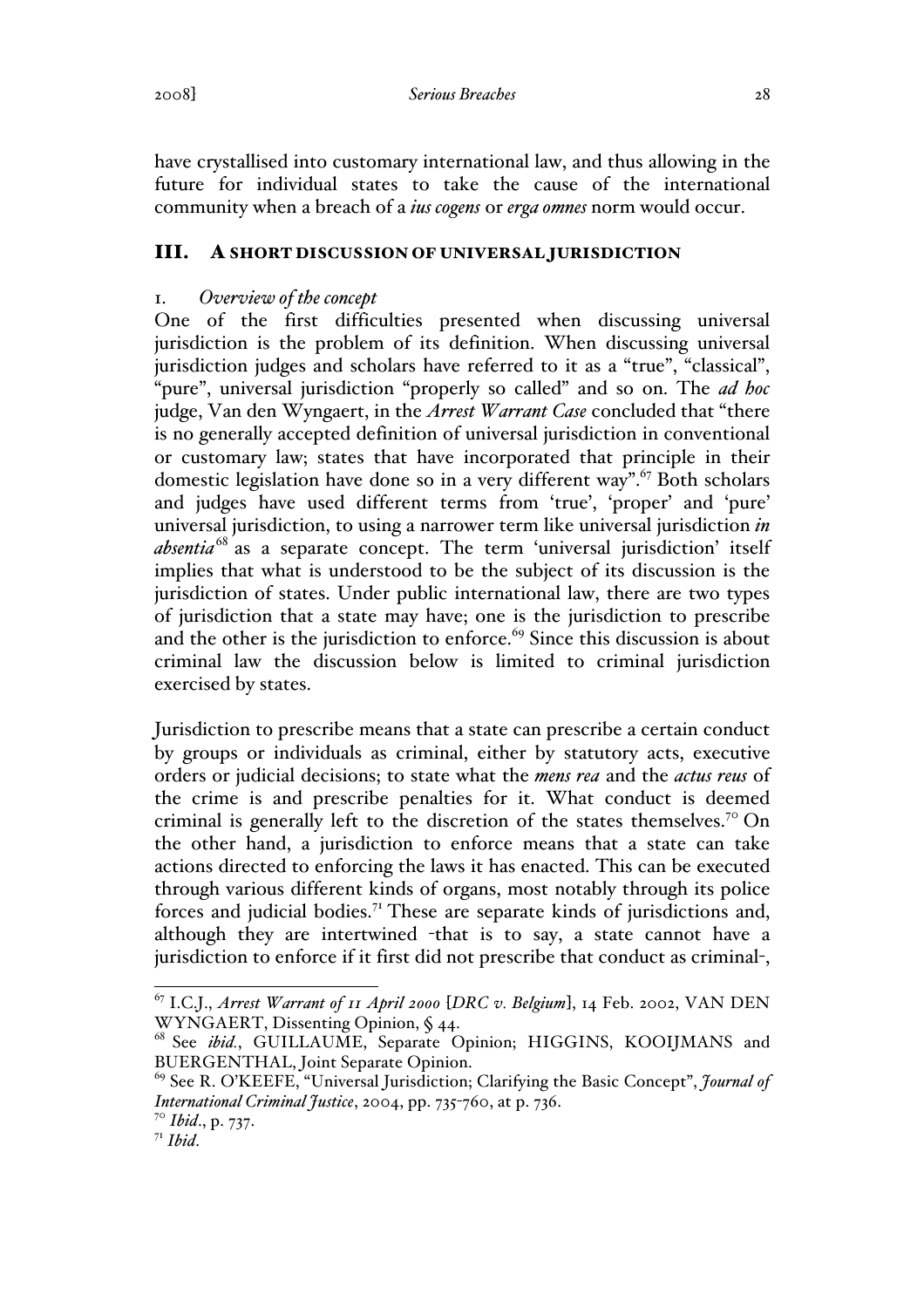they have to be kept apart when discussing them, since their use in similar situations can have different consequences under international law. Namely, the exercise of the jurisdiction to enforce on the territory of another state, without that state's express permission, is contrary to international law. This is best summarised in the *dictum* of the Permanent Court International Justice (henceforth, "PCIJ") in the *Lotus Case*. The *Lotus* standard is given by the majority decision, which reads that:

"[International law] far from laying down a general prohibition to the effect that states may not extend the application of their laws and the jurisdiction of their courts to persons, property and acts outside their territory, it leaves them in this respect a wide measure of discretion, which is only limited in certain cases by prohibitive rules; as regards to other cases, every state remains free to adopt the principles which it regards as best and most suitable".<sup>72</sup>

But, in order for a state to have wrongfully conferred upon itself extraterritorial jurisdiction, a rule of public international law must be shown to exist barring that specific kind of jurisdiction. And the court in the preceding paragraphs found one such prohibition, namely:

"The first and foremost restriction imposed by international law upon a state is that -failing the existence of a permissive rule to the contrary- it may not exercise its power in any form in the territory of another state. In this sense, jurisdiction is certainly territorial; it cannot be exercised by a state outside its territory except by virtue of a permissive rule derived from international custom or from a convention".73

States can prescribe their jurisdiction under several 'heads' or 'titles' which give the specific conduct in question a link to the state itself and therefore generally shows the underlying interest of that state to prosecute that conduct. These titles are: the territoriality principle, the nationality principle, the passive personality principle, the protective principle and the universality principle.<sup>74</sup> The doctrine of effect has also been used by several states to define their jurisdiction. The latter five principles are also known as extraterritoriality principles.

The most widely-used kind of jurisdiction is the territorial jurisdiction.

 <sup>72</sup> P.C.I.J., *S.S. 'Lotus'* [*France v Turkey*], 7 Sept. 1927, *Series A*, Vol. 10, p. 19.

<sup>73</sup> *Ibid*. 74 See M.N. SHAW, *International Law*, 5th ed., Cambridge, Cambridge University Press, 2003, p. 579; R. O'KEEFE, "Universal Jurisdiction", *supra* note 69, p. 736.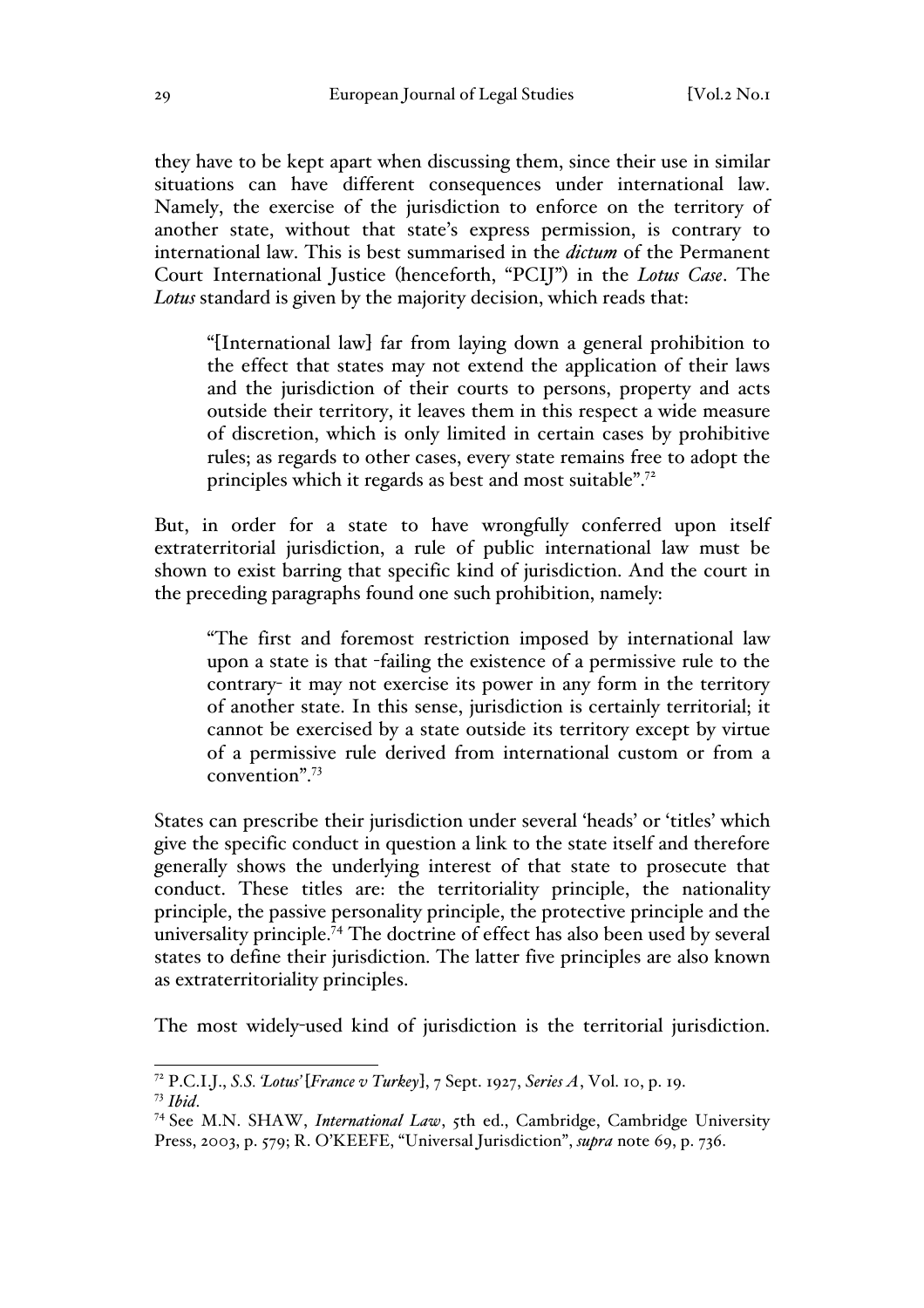#### 2008] *Serious Breaches* 30

This jurisdiction means that a state can prescribe and prosecute a crime that has been committed on the territory of that state. In the term 'territory of a state', aircraft and sea vessels that use that state's flag are included. A crime does not have to be completely perpetrated on the territory of the state for it to have jurisdiction. A crime can be started in the territory of one state and be finished in another, the most typical example being when a person fires a gun across the border from one state into another and kills a person on the other side. The act was started on the territory of one state but was finished on the territory of another. In this case, under the territoriality principle, both states have the jurisdiction over that crime. The territoriality principle is the most widely used because the state has the most clear link with the crime; it has the general responsibility over the conduct of law on its soil, the evidence and witnesses are on its territory as well as the victims of the crime. The vindication of the victimised individual or group is also best accomplished by territorial jurisdiction.<sup>75</sup>

The nationality principle is an extraterritorial one, meaning that it is mostly used when a national of that state commits a crime outside the territory of the individual's state. In this case the state of which the individual is a national can prosecute her. This principle has been largely part of the continental law systems, but it is not unknown in Common Law systems for the most serious crimes, such as murder or treason. This principle is used because of the special link that an individual has with her state through her nationality. A further argument is that, in some instances, states have clauses for non-extradition of nationals to other states in their constitutions and when an individual tries to escape justice by seeking refuge in her own state, the state of nationality can prosecute her in the interest of justice.<sup>76</sup>

The passive personality principle means that a state can have jurisdiction over a crime that has been committed abroad against one of its nationals. This is a rarely used concept and has been controversial in the past.<sup>77</sup> Today, as it has been said by judges Higgins, Kooijmans and Buergenthal in the *Arrest Warrant Case*, this principle "meets with relatively little opposition, at least so far as a particular category of offences is

 <sup>75</sup> See M.N. SHAW, *International Law*, *supra* note 74, pp. 579-584; R. O'KEEFE, "Universal Jurisdiction", *supra* note 69, p. 737.

<sup>76</sup> See M.N. SHAW, *International Law*, *supra* note 74, pp. 584-591; R. O'KEEFE, "Universal Jurisdiction", *supra* note 69, p. 738.

<sup>77</sup> See P.C.I.J., *S.S. 'Lotus'* [*France v Turkey*], 7 Sept. 1927, LODER, Dissenting Opinion, p. 36.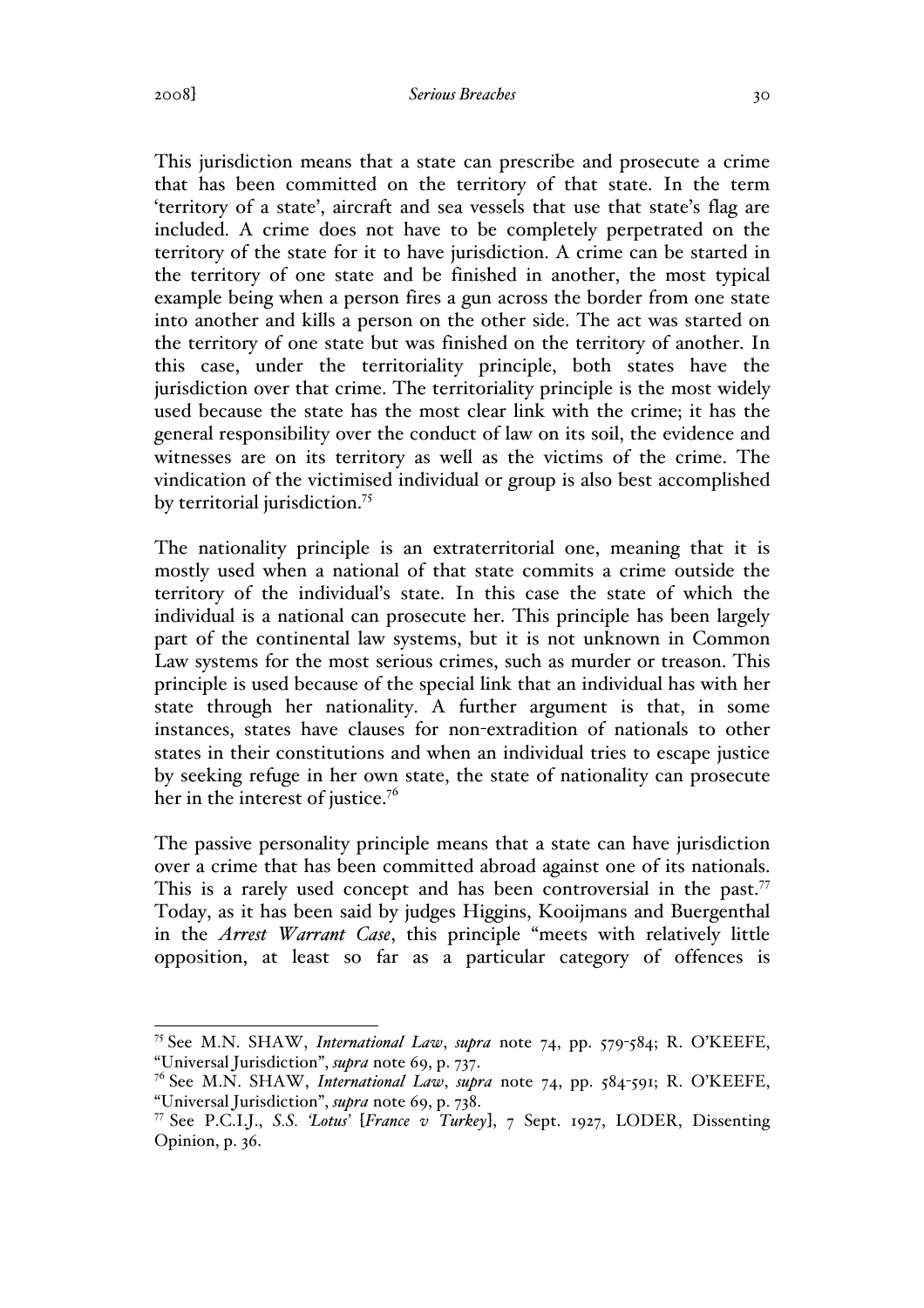#### concerned".78

The protective principle allows for a state to prescribe and prosecute a crime that has been committed abroad by an individual who is not a national. The rationale behind this is that because the crime in question affects the vital national interests of the state, it can prosecute it. A prime example for this is counterfeiting the currency of a state, which is widely considered as a crime that falls under the protective principle because counterfeiting of the national currency, cumulatively taken, can subvert the national economy. The crime of treason is also another good example of this principle since the act is done against the national security interests of the state. The protective principle is combined with the effects doctrine which means that if a conduct can have an adverse effect in the territory of a state, the state can criminalise that conduct, like attempted smuggling of narcotics into the territory of a state. In this example, even though the crime was not committed on the territory of the prosecuting state or by its nationals and its nationals are not yet victims, the negative effect that narcotics can have motivates the state to protect itself. The effects doctrine is mostly used in matters when prescribing immigration laws and economic offences and has most recently been used by the United States and the European Union in their antitrust legislations.<sup>79</sup>

The final principle which has been used by states to prescribe a conduct as criminal is the universality principle, which is the partial topic of this paper. This principle means that a state can assert jurisdiction over a crime that does not have any of the above-mentioned links to it. The crime could have been committed on the territory of another state by an individual that is not a national of that state, against an individual that is also not its national and that does not have a dilatory effect on its territory, but under the doctrine of universal jurisdiction, the state can still exercise jurisdiction over that crime.<sup>80</sup>

In order to further clarify my point, since, as we have seen, different terms are used for the concept of universal jurisdiction, I will define 'universal jurisdiction' -for the purposes of this paper- as the jurisdiction of states to prescribe and prosecute a certain conduct that is directed against

 <sup>78</sup> I.C.J., *Arrest Warrant of 11 April 2000*, 14 Feb. 2002, HIGGINS, KOOIJMANS and BUERGENTHAL, Joint Separate Opinion § 47; see also M.N. SHAW, *International Law*, *supra* note 74, pp. 589-591; R. O'KEEFE, "Universal Jurisdiction", *supra* note 69, p. 739.

<sup>79</sup> See M.N. SHAW, *International Law*, *supra* note 74, pp. 591-592; R. O'KEEFE,

<sup>&</sup>quot;Universal Jurisdiction", *supra* note 69, p. 739. <sup>80</sup> M.N. SHAW, *International Law*, *supra* note 74, pp. 592-593; R. O'KEEFE, "Universal Jurisdiction", *supra* note 69, p. 739.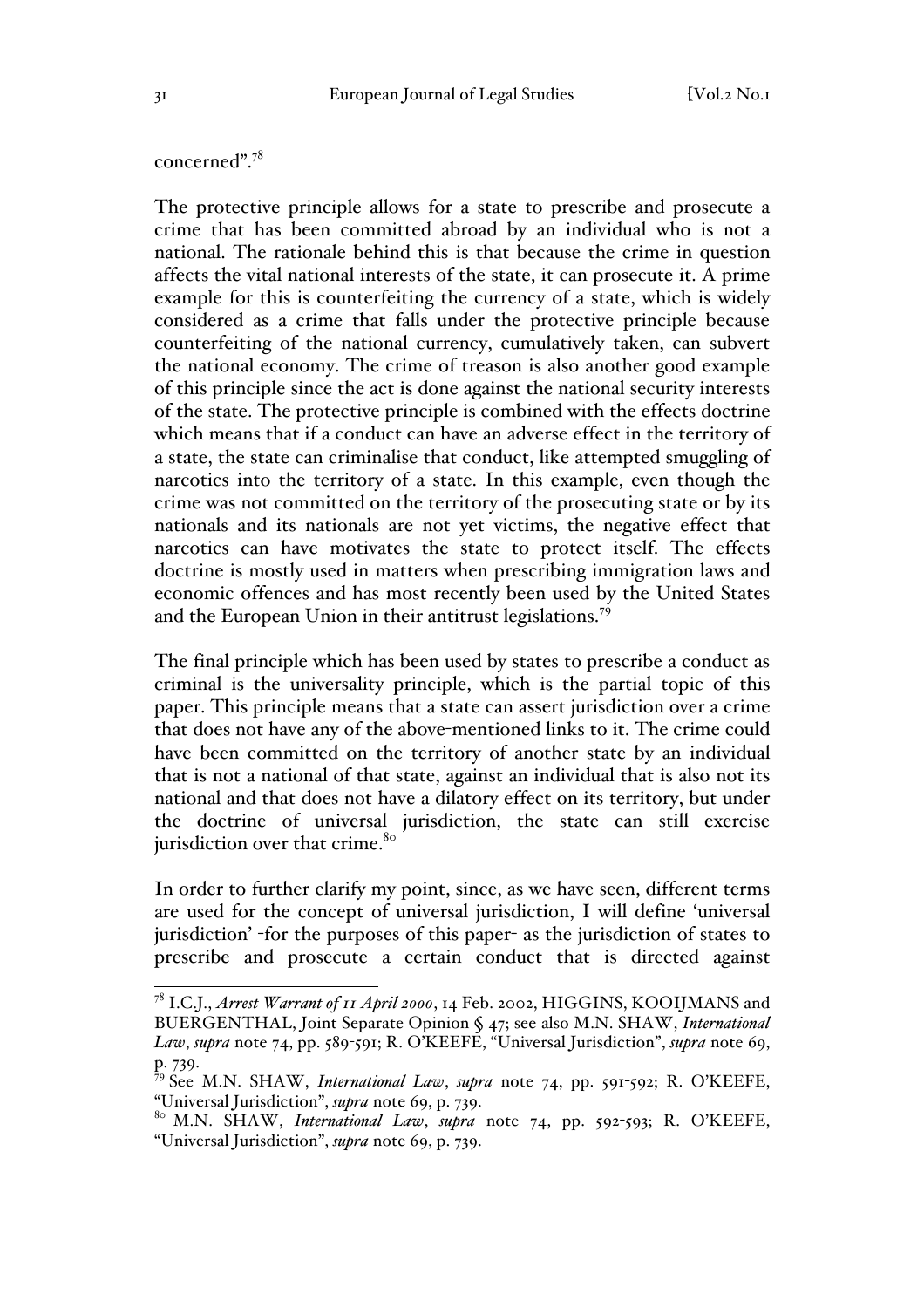#### 2008] *Serious Breaches* 32

international norms, values and interests that are deemed to be vital to the community of nations so as to entail universal condemnation as a criminal conduct without any other links to the state prescribing it. This definition offers a combination of two different elements, one that has been put forward by the 2001 Princeton Principles on Universal Jurisdiction, which define universal jurisdiction as criminal jurisdiction based solely on the nature of the crime. $81$  According to the Princeton Principles, the specific heinousness of the crime is what warrants universal jurisdiction over that crime.<sup>82</sup> I argue that the heinousness of a crime is not a specific enough term for a definition since a murder in most cases is heinous, but it is not something that we associate with universal jurisdiction.<sup>83</sup> Therefore, I would introduce a second element, brought forward by Theodor Meron; namely, that "these are […] offences that are recognised by the community of nations as of universal concern, and as subject to universal condemnation".<sup>84</sup> The fact that the crime that is committed is directed at the values and interests that are vital to the community of nations as a whole is the element that should define these crimes as falling under universal jurisdiction.

## 2. *Universal jurisdiction but for what crimes?*

As the L*otus Case* shows, unless a prohibitive rule of international law exists, states are generally free to prescribe their jurisdiction in a manner that they see fit and for crimes which they deem fit. After saying this, it seems unnecessary to go into any great length as to why states should stop only for a certain number of crimes; and if they should then why only for those and not others. This is not the specific topic of this paper, but suffice it to say that one good reason why states stop at a small number of crimes is strictly prudential: if states prescribe universal jurisdiction for every crime in their criminal codes they would never be able to handle all the cases that come up in the world. A second reason is the fact that not

 <sup>81</sup> *2001 Princeton Principles on Universal Jurisdiction*, Principle 1 § 1, p. 28; which states that, "for the purposes of these Principles, universal jurisdiction is criminal jurisdiction based solely on the nature of the crime, without regard to where the crime was committed, the nationality of the alleged or convicted perpetrator, the nationality of the victim, or any other connection to the state exercising such jurisdiction".

<sup>82&</sup>lt;br>82 *2001 Princeton Principles on Universal Jurisdiction*, p. 48; which states that "it should be carefully noted that the list of serious crimes is explicitly illustrative, not exhaustive; Principle  $2 \text{ }\mathsf{S}$  I leaves open the possibility that, in the future, other crimes may be deemed of such a heinous nature as to warrant the application of universal jurisdiction".

<sup>&</sup>lt;sup>83</sup> See E. KONTOROVICH, "The Piracy Analogy: Modern Universal Jurisdiction's Hollow Foundations", *Harvard International Law Journal*, 2004, pp. 183-237.

<sup>84</sup> T. MERON, "International Criminalisation of Internal Atrocities", *American Journal of International Law*, 1995, pp. 554-577, at p. 570.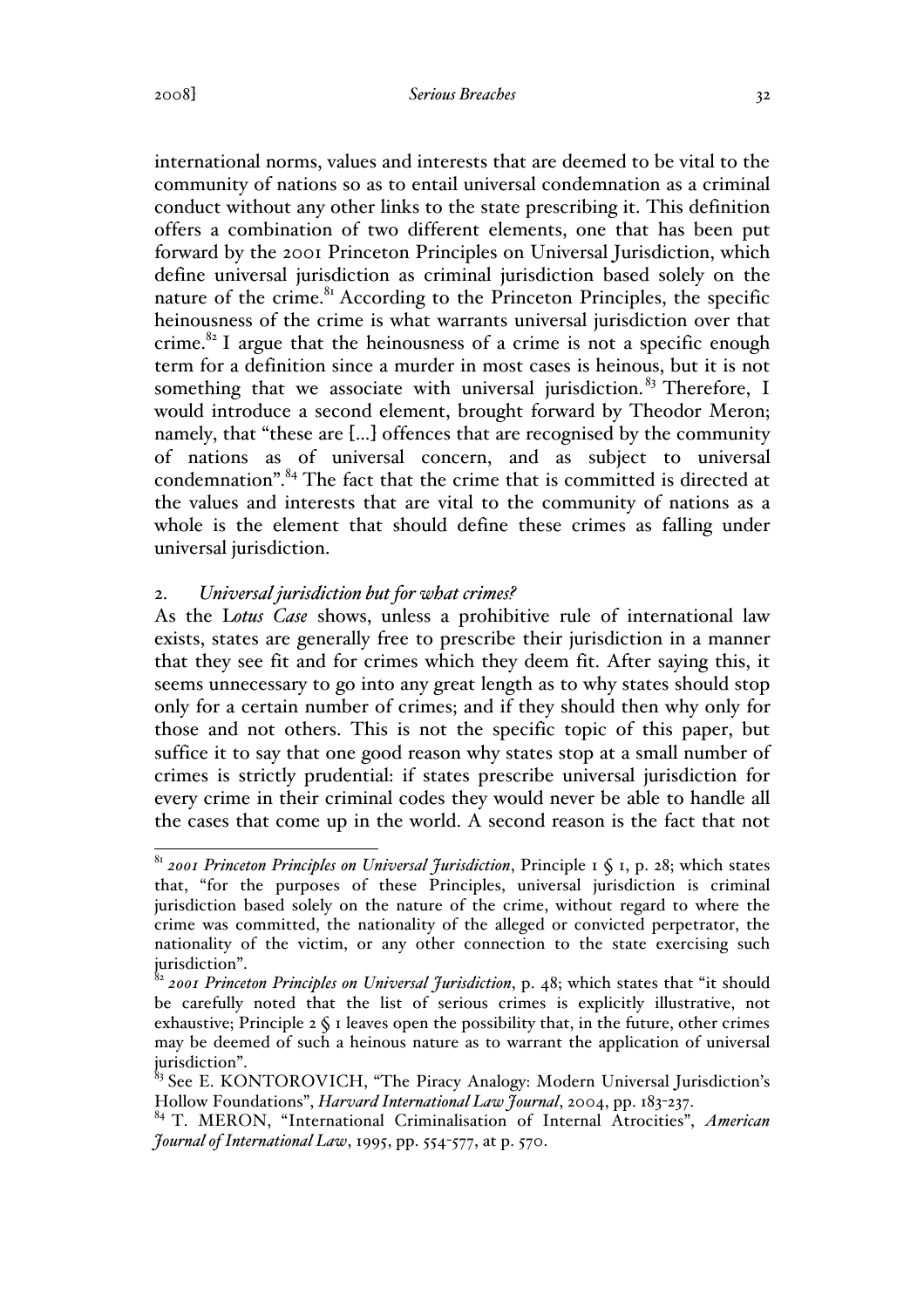all crimes are recognised as international crimes. Because of the limits of this paper, I will use the list of crimes that has been put forward by the Princeton Principles on Universal Jurisdiction as an authoritative one and point the reader in that direction for a good discussion on the issue. In this part of the paper, I will deal with the nature of the crimes and their peremptory status in international law.

The *Princeton Principles* list the following crimes: piracy, slavery, war crimes, crimes against peace, crimes against humanity, genocide and torture.<sup>85</sup> This list is ordered according to historical progression and in no way should it be construed as indicating any preference of one crime over another in terms of their gravity.<sup>86</sup> One can deduct several commonalities that have been discussed in the literature in connection with these crimes.<sup>87</sup> The *first* common characteristic is that they are all general rules of international law of a customary nature and, therefore, obligatory to all states. Except for crimes against humanity all of the crimes are set down in international treaties which have crystallised into custom or have been codified from custom to treaty.88 But, this only means that states are obligated to prevent or prosecute the commission of these acts and does not say what jurisdiction should be awarded for them. These rules are of a substantive law nature; they define the conduct that is criminalised and prescribe the criminal responsibility of the individual that commits them. What these rules do not do is settle the issue of jurisdiction of states when it comes to the obligation to prosecute. The narrowest obligation that arises for states from this is to prescribe the conduct as criminal in their domestic laws and prosecute these crimes if they are committed on their territory. Furthermore, these norms deal with the responsibility of individuals and not of states, although they do prescribe certain obligation on states like the obligation to prosecute if they are committed on their territory.

The *second* common characteristic of these crimes is the fact that they have been recognised by courts or scholars as being peremptory norms of international law or *ius cogens*. The concept of '*ius cogens*' saw its first codification in Article 53 of the 1969 Vienna Convention on the Law of Treaties, which stipulates that:

"*Article 53 - Treaties conflicting with a peremptory norm of general* 

<sup>&</sup>lt;sup>85</sup> *2001 Princeton Principles on Universal Jurisdiction*, Principle 2 § 1.<br><sup>86</sup> *Ibid.*, p. 45.<br><sup>87</sup> See E. KONTOROVICH, "The Piracy Analogy", *supra* note 83.

<sup>88</sup> See M.C. BASSIOUNI, "The History of Universal Jurisdiction and Its Place in International Law", in S. MACEDO, *Universal Jurisdiction: National Courts and the Prosecution of Serious Crimes Under International Law*, Philadelphia, University of Pennsylvania Press, 2004, Chapter I, pp. 39-63.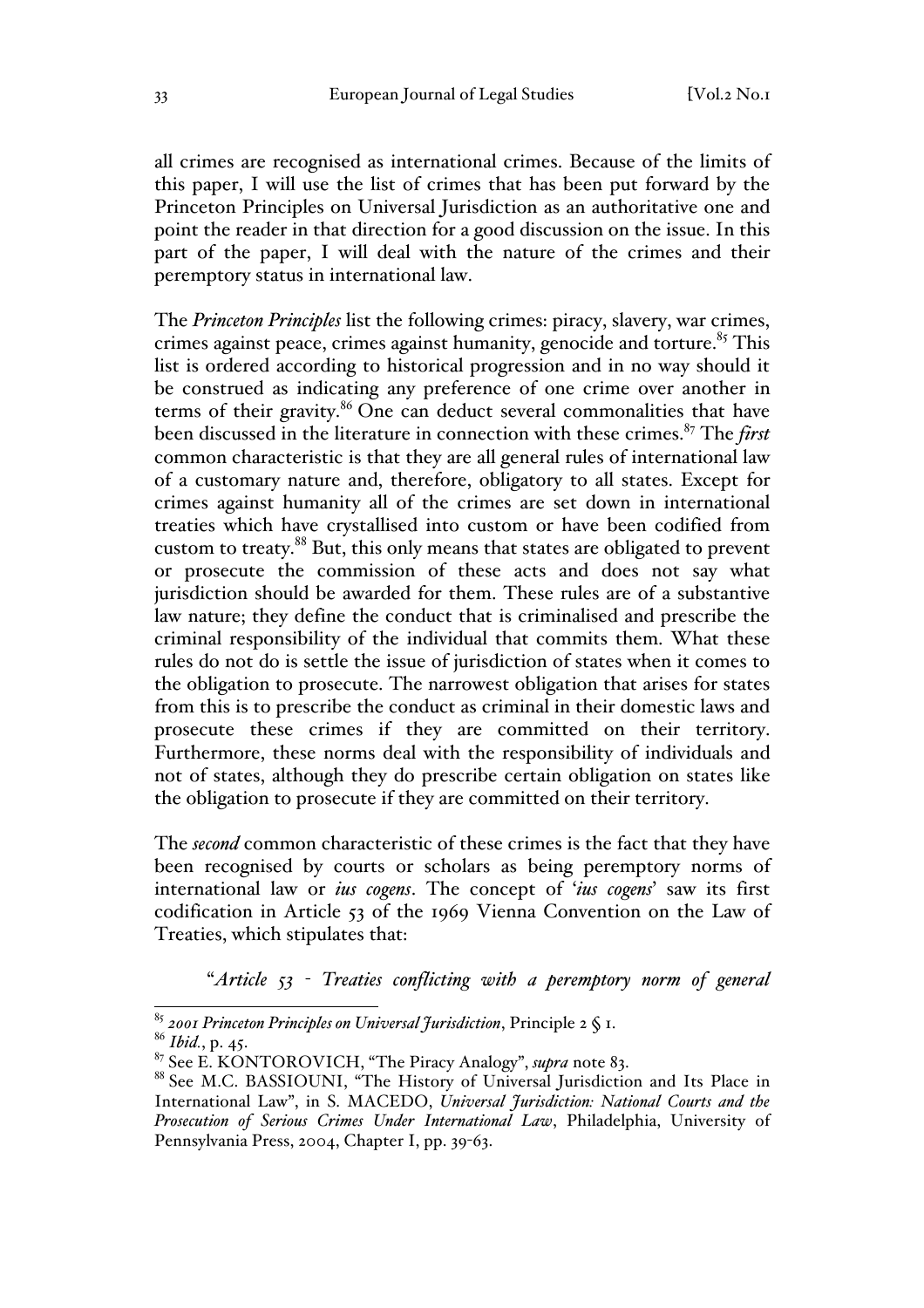#### *international law*:

A treaty is void if, at the time of its conclusion, it conflicts with a peremptory norm of general international law. For the purposes of the present Convention, a peremptory norm of general international law is a norm accepted and recognised by the international community of states as a whole as a norm from which no derogation is permitted and which can be modified only by a subsequent norm of general international law having the same character".

But the idea of *ius cogens* itself goes back longer than the drafting history of the Vienna Convention. The idea came to be discussed in the late 1930s, as Verdross wrote his article on *Forbidden Treaties in International Law*, 89 forwarding the notion that there are certain treaties that should not be recognised or enforced by international tribunals because they are *contra bonos mores* or against good morals.<sup>90</sup> He found the source of *ius cogens* in the general principles of law that are common to all nations. He argued that all nations, democratic or totalitarian, restrict the freedom of contract in domestic law by declaring all contracts or agreements that are against the good morals of the given society null and void. He also gives examples of nations and provisions.<sup>91</sup> He later goes on to give four examples of treaties that would be against the good morals of international society.<sup>92</sup>

The outbreak of WW II tabled the discussion for some better time in the future, but this was not for long. The concept was briefly re-visited by Humphrey in 1945, arguing that the development of international relations has produced an international society; and where there is a society there is law -*ubi societas ibi ius*- and some of that law protects the core values of that society and therefore has priority.<sup>93</sup> The notion that international agreements can be found as producing no legal effect because they are against the good morals of a society, was recognised in a brief reference in a decision of the Military Tribunal in Nuremberg under Control Council Law No 10 in the case of *United States v. Krupp*. The Tribunal said that even if there were a treaty that authorised French prisoners of war to be used in the German armaments industry, those treaties would be void

 <sup>89</sup> A. VERDROSS, "Forbidden Treaties in International Law: Comments on Professor Garner's Report on 'The Law of Treaties'", *American Journal of International Law*, 1937, pp. 571-577.

<sup>90</sup> *Ibid*,, p. 572.

<sup>91</sup> *Ibid.*, pp. 573-574.

<sup>92</sup> *Ibid.*, pp. 574-576.

<sup>93</sup> See J.P. HUMPHREY, "On the Foundations of International Law", *American Journal of International Law*, 1945, pp. 231-243.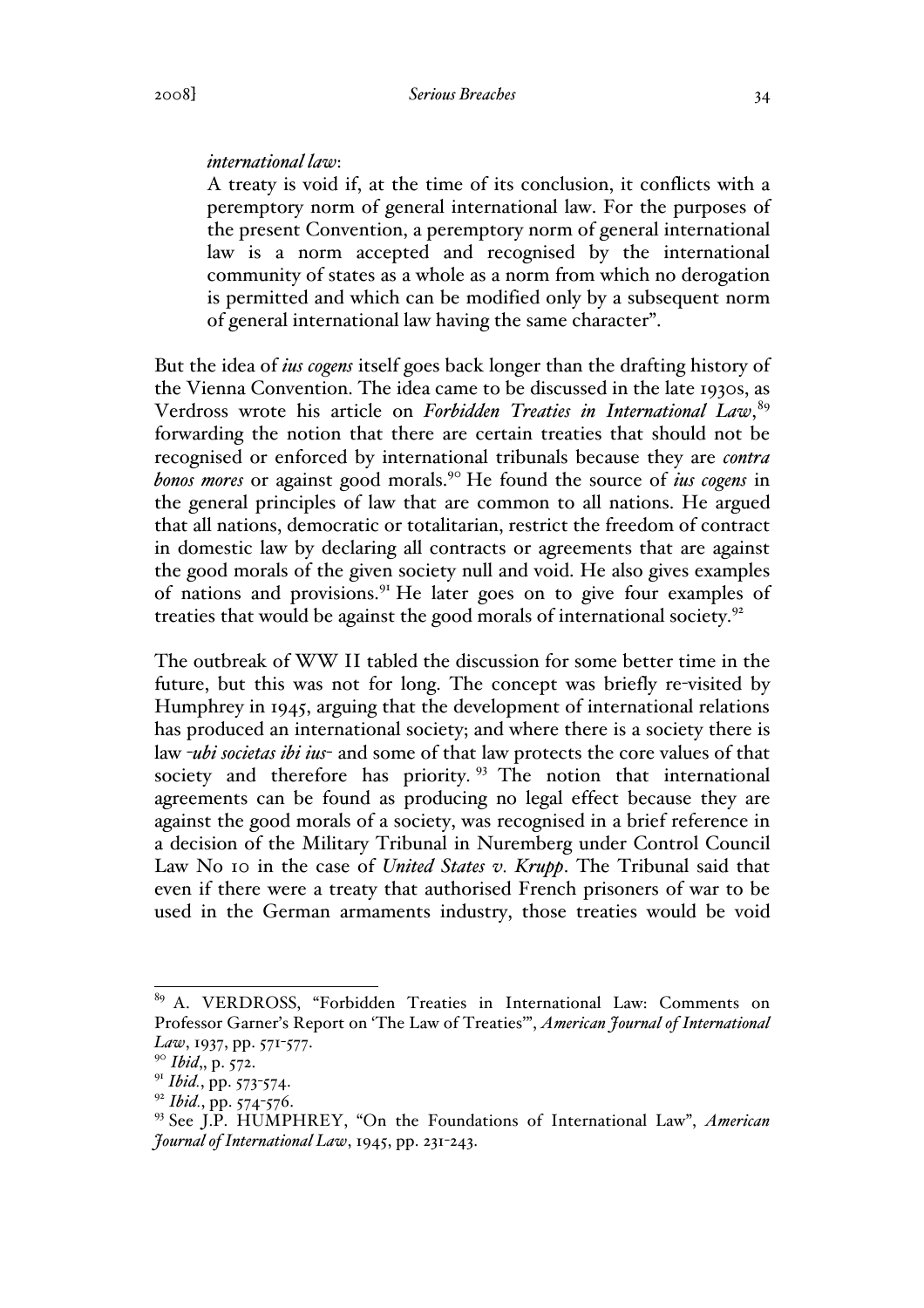## under international law as *contraire aux bonnes moeurs.*<sup>94</sup>

The debate about the concept of '*ius cogens*' has been continuing in various different forums with certain authors giving reasons for, $95$  and others giving reasons against the concept or its dangers and its futility.<sup>96</sup> One of the points of contention about *ius cogens* norms is their source. Article 53 of the Vienna Convention states that peremptory norms are norms "accepted and recognised by the international community of states as a whole" and therefore puts the source of peremptory norms in the consent of states. Others put the source of *ius cogens* norms in natural law, international public order, or general principles of international law.97 If the source of *ius cogens* is derived from consent of states, then their applicability is limited only to the law on treaties with regard to the validity and applicability of treaties. For those who see the sources of *ius cogens* norms in public order, peremptory norms are there to protect the highest values of the community of states and, therefore, are of a higher level in the hierarchy of norms. They also radiate their effect beyond treaty law and can be used in the sphere of the other two sources of international law, which are customs and general principles of international law. As the *ad hoc* judge Dugard puts it in his separate opinion in the *Armed Activities on the* 

 <sup>94</sup> See D. SHELTON, "Normative Hierarchy in International Law", *American Journal of International Law*, 2006, pp. 291-323.

<sup>&</sup>lt;sup>95</sup> See A. VERDROSS, "Ius Dispositivum and Ius Cogens in International Law", *American Journal of International Law*, 1966, pp. 55-63; C.A. FORD, "Adjudicating Ius Cogens", *Wisconsin International Law Journal*, 1994, pp. 145-181; D.S. MITCHELL, "The Prohibition of Rape in International Humanitarian Law as a Norm of Ius Cogens: Clarifying the Doctrine", *Duke Journal of Comparative and International Law*, 2005, pp. 219-257; D. SHELTON, "Normative Hierarchy in International Law", *supra* note 94; E.M. KORNICKER UHLMANN, "State Community Interests, Ius Cogens and Protection of the Global Environment: Developing Criteria For Peremptory Norms", *Georgetown International Environmental Law Review*, 1998, pp. 101-135; J.I. CHARNEY, "Universal International Law", *American Journal of International Law*, 1993, pp. 529-551.

<sup>&</sup>lt;sup>96</sup> See A.M. WEISBURD, "The Emptiness of the Concept of Ius Cogens, as Illustrated by the War in Bosnia-Herzegovina", *Michigan Journal of International Law*, 1995, pp. 1-51; C. KAHGAN, "Ius Cogens and the Inherent Right to Self-Defence", *ILSA Journal of International & Comparative Law*, 1997, pp. 767-827; G. SCHWARZENBERGER, "International Ius Cogens?", *Texas Law Review*, 1964- 1965, pp. 455-478; P. WEIL, "Towards Relative Normativity in International Law", *American Journal of International Law*, 1983, pp. 413-442; see also, for a more detailed discussion, D. SHELTON, "Normative Hierarchy in International Law", *supra* note 94.

<sup>97</sup> See D. SHELTON, "Normative Hierarchy in International Law", *supra* note 94, pp. 300-302.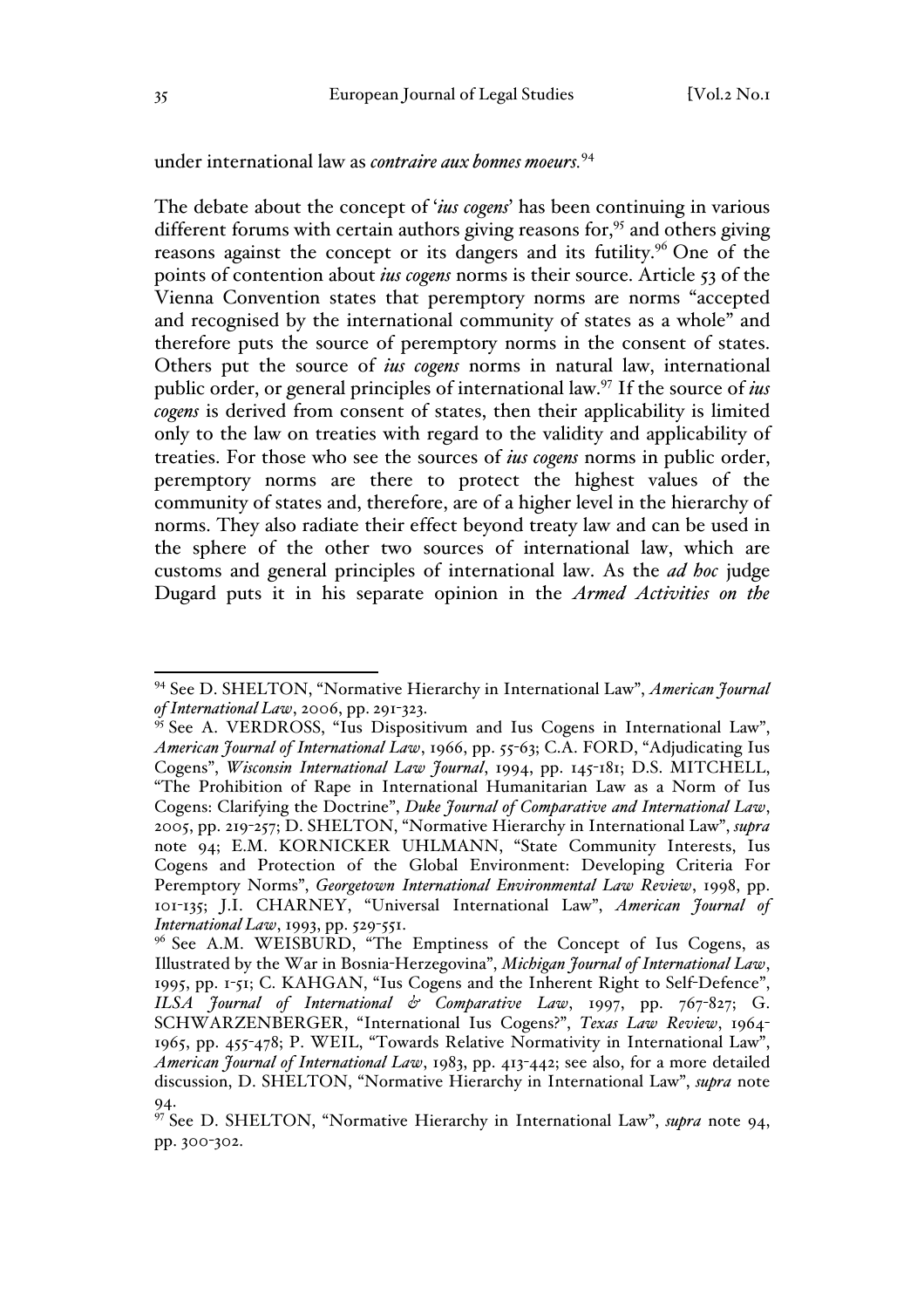# *Territory of the Congo Case*, 98

"Norms of *ius cogens* are a blend of principle and policy. On the one hand, they affirm the high principles of international law, which recognise the most important rights of the international order – such as the right to be free from aggression, genocide, torture and slavery and the right to selfdetermination; while, on the other hand, they give legal form to the most fundamental policies or goals of the international community – the prohibitions on aggression, genocide, torture and slavery and the advancement of self-determination. This explains why they enjoy a hierarchical superiority to other norms in the international legal order. The fact that norms of *ius cogens* advance both principle and policy means that they must inevitably play a dominant role in the process of judicial choice".<sup>99</sup>

The concept of '*ius cogens*' as defined in Article 53 of the Vienna Convention has two major components: first, that it is a superior norm in terms of hierarchy to all other norms of international law that are not of the same stature; and, secondly, in order to produce such an effect it has to be recognised as such by the international community of states as a whole. Decisions of international tribunals give some clues as to the first consequences, although the use varies from tribunal to tribunal.

The ICJ for instance has tried to settle the issues brought before it without the help of *ius cogens*. In the *Nicaragua Case*, the Court pronounced the prohibition of aggression as a *ius cogens* norm only as an extra argument in its decision of why to continue with the case, despite the stark objections raised by the United States. It did not elaborate any further on what the consequences of *ius cogens* norms are or how one can identify them. In another decision on *Armed Activities on the Territory of the Congo*, the ICJ went into more detail on their consequences. The Court remained very cautious of using *ius cogens* norms to trump other norms of international law. In the *Armed Activities on the Territory of the Congo Case*, the ICJ, although finding that the crime of genocide set out in the Genocide Convention is of a peremptory character, decided that its *ius cogens* nature is only with regard to the substantive provisions of the Genocide Convention and it does not apply to the provisions on jurisdictional issues. Thus, it could be said that it is similar to the notion that reservations are allowed for provisions of a treaty that are not against its object and purpose and the jurisdictional clauses are not the object or

 <sup>98</sup> I.C.J., *Armed Activities on the Territory of the Congo* [*DRC v. Rwanda*], 3 Feb. 2006, § 64.

<sup>99</sup> *Ibid.*, DUGARD, Separate Opinion, § 10.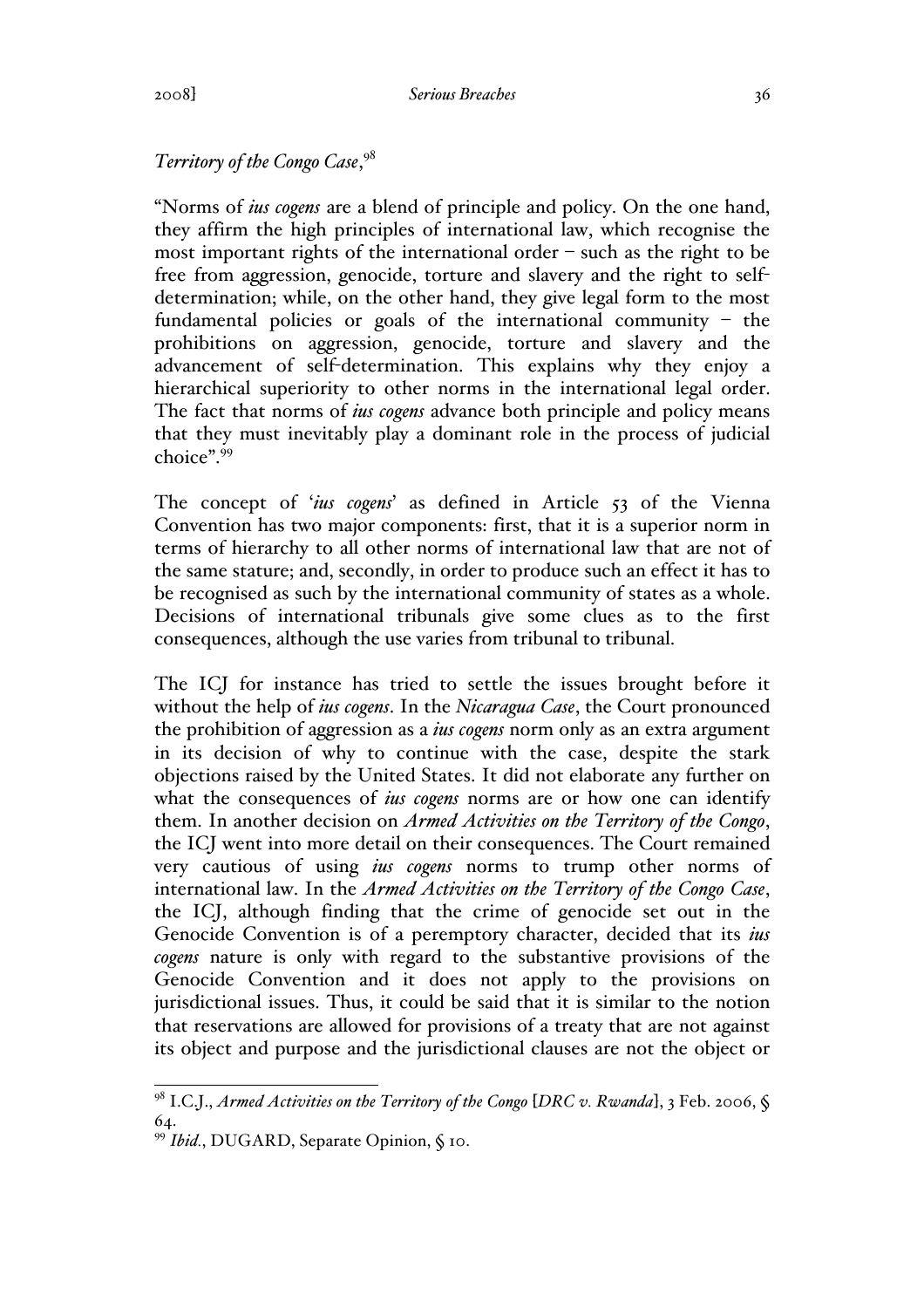the purpose of the Convention. Thus, the reservation that Rwanda made when it acceded to the Genocide Convention with regard to the compulsory jurisdiction of the ICJ in disputes arising out of the Genocide Convention cannot be overridden by the *ius cogens* nature of the crime of genocide.<sup>100</sup>

The Court seems to leave some room for manoeuvre by saying that a peremptory rules of international law do not exist in terms of the provisions of Article  $9<sub>i</sub>$ <sup>tor</sup> which deals with the jurisdiction of the ICJ in relation to disputes arising from the Genocide Convention. Therefore, reservations to Article 9 do not go against the *ius cogens* nature of the norms in the Genocide Convention.<sup>102</sup> Future developments seem to depend on how narrow the Court or other bodies interpret the case law of the ICJ. Hopefully, the ICJ or other courts in their future judgments will interpret the decision in the case so as to mean that it is only related to the rules that govern the jurisdiction of the ICJ as just another forum for settling disputes between states. The is the first majority opinion in which the Court specifically enters into a discussion on the issue of peremptory norms and hopefully the Court will have more courage in its next decisions when expanding on this concept, However, for the moment, the conclusion stands that the ICJ seems reluctant to use the concept of peremptory norms to trump over clearly established concepts like, the consensual character of the jurisdiction of the ICJ.<sup>103</sup>

<sup>&</sup>lt;sup>100</sup> I.C.J., *Armed Activities on the Territory of the Congo* [DRC v. Rwanda], 3 Feb. 2006, § 67; which states that "Rwanda's reservation to Article IX of the Genocide Convention bears on the jurisdiction of the Court, and does not affect substantive obligations relating to acts of genocide themselves under that Convention; in the circumstances of the present case, the Court cannot conclude that the reservation of Rwanda in question, which is meant to exclude a particular method of settling a dispute relating to the interpretation, application or fulfilment of the Convention, is to be regarded as being incompatible with the object and purpose of the Convention".

<sup>&</sup>lt;sup>101</sup> Article 9 of the Genocide Convention confers jurisdiction to the ICJ on any disputes including responsibility for genocide by any state. Disputes between the contracting parties relating to the interpretation, application or fulfilment of the present Convention, including those relating to the responsibility of a state for genocide or for any of the other acts enumerated in Article III, shall be submitted to the International Court of Justice at the request of any of the parties to the dispute.

<sup>&</sup>lt;sup>102</sup> Ibid., § 69; which states that "in so far as the DRC contended further that Rwanda's reservation is in conflict with a peremptory norm of general international law, it suffices for the Court to note that no such norm presently exists requiring a state to consent to the jurisdiction of the Court in order to settle a dispute relating to the Genocide Convention; Rwanda's reservation cannot therefore, on such grounds, be regarded as lacking legal effect".

<sup>103</sup> *Ibid.*, DUGARD, Separate Opinion, §§ 13-14; who states that "in the present case, the Court is confronted with a very different situation; the Court is not asked, in the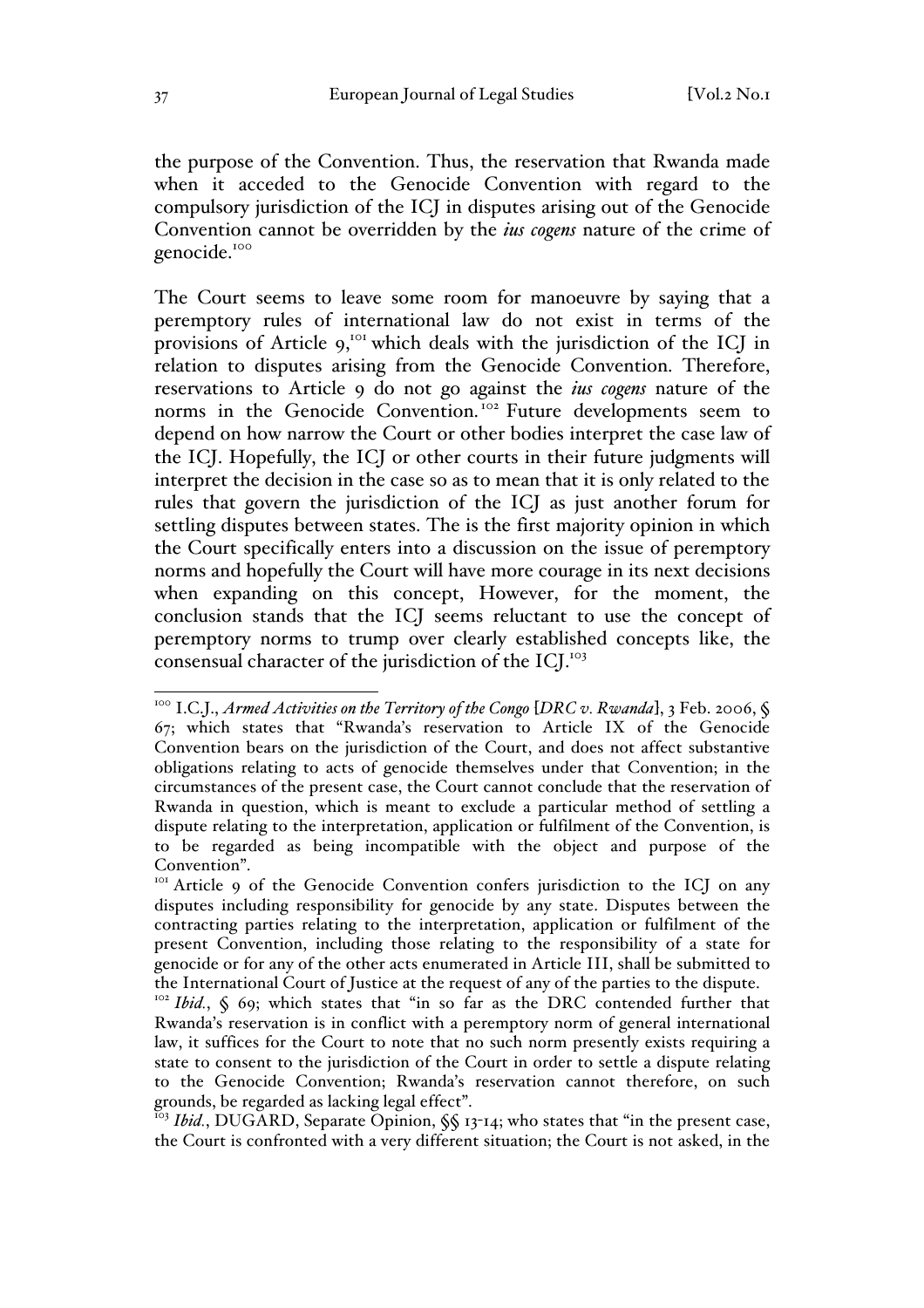Other international tribunals have also very rarely used the concept of '*ius cogens*'. Tribunals that are likely to come across the concept are tribunals that deal with human rights issues like, the European Court of Human Rights (ECHR), the European Court of Justice (ECJ), the Inter-American Court of Human Rights (ACHR) and the International Criminal Tribunal for the Former Yugoslavia (ICTY). These tribunals have made decisions concerning *ius cogens* in different issues. For example, the ECHR, in the case of *Al-Adsani v. UK*, <sup>104</sup> did not use the *ius cogens* character of the prohibition of torture to override the issue of state immunity in civil matters. The Court did not find a violation of Article 6 -*i.e.*, access to courts-, when the UK denied standing to Al-Adsani to sue Kuwait for damages arising out of torture. For the Court, even though the prohibition against torture has risen to the status of peremptory norm, it still does not trump over immunities *ratione personae* of states in civil matters, while at the same time not awarding the same status of *ius cogens* to these immunities.<sup>105</sup> This case was decided by a very narrow majority, nine votes to eight, and the dissenters had their say in the matter. They clearly recognised the full effect of the concept of *ius cogens* and its overriding consequence to norms that are not of the same stature. More importantly, in my view, the dissenters put the source and the purpose of *ius cogens* in "*ordre public*; that is, the basic values of the international community, [which] cannot be subject to unilateral or contractual forms of derogation from their imperative contents".<sup>106</sup> In the words of the dissenting members:

"Due to the interplay of the *ius cogens* rule on prohibition of torture and the rules on state immunity, the procedural bar of state

exercise of its legitimate judicial function, to exercise its choice between competing sources in a manner which gives effect to a norm of *ius cogens*; on the contrary, it is asked to overthrow an established principle -that the basis of the Court's jurisdiction is consent- which is founded in its Statute (Article 36), endorsed by unqualified state practice and backed by *opinio juris*; it is, in effect, asked to invoke a peremptory norm to trump a norm of general international law accepted and recognised by the international community of states as a whole, and which has guided the Court for over 80 years; this is a bridge too far [...]; for this reason the Court, in the present instance, has rightly held that although norms of *ius cogens* are to be recognised by the Court, and presumably to be invoked by the Court in future in the exercise of its judicial function, there are limits to be placed on the role of *ius cogens*; the request to overthrow the principle of consent as the basis for its jurisdiction goes beyond these limits; this, in effect, is what the Court has held".

<sup>104</sup> E.C.H.R., *Al-Adsani v. UK*, 21 Nov. 2001, *Reports*, 2001, XI, § 55.

<sup>105</sup> *Ibid.*, §§ 62-66.

<sup>&</sup>lt;sup>106</sup> Ibid., ROZAKIS, CAFLISCH, WILDHABER, COSTA, CABRAL BARRETO and VAJIC, Joint Dissenting Opinion, § 2.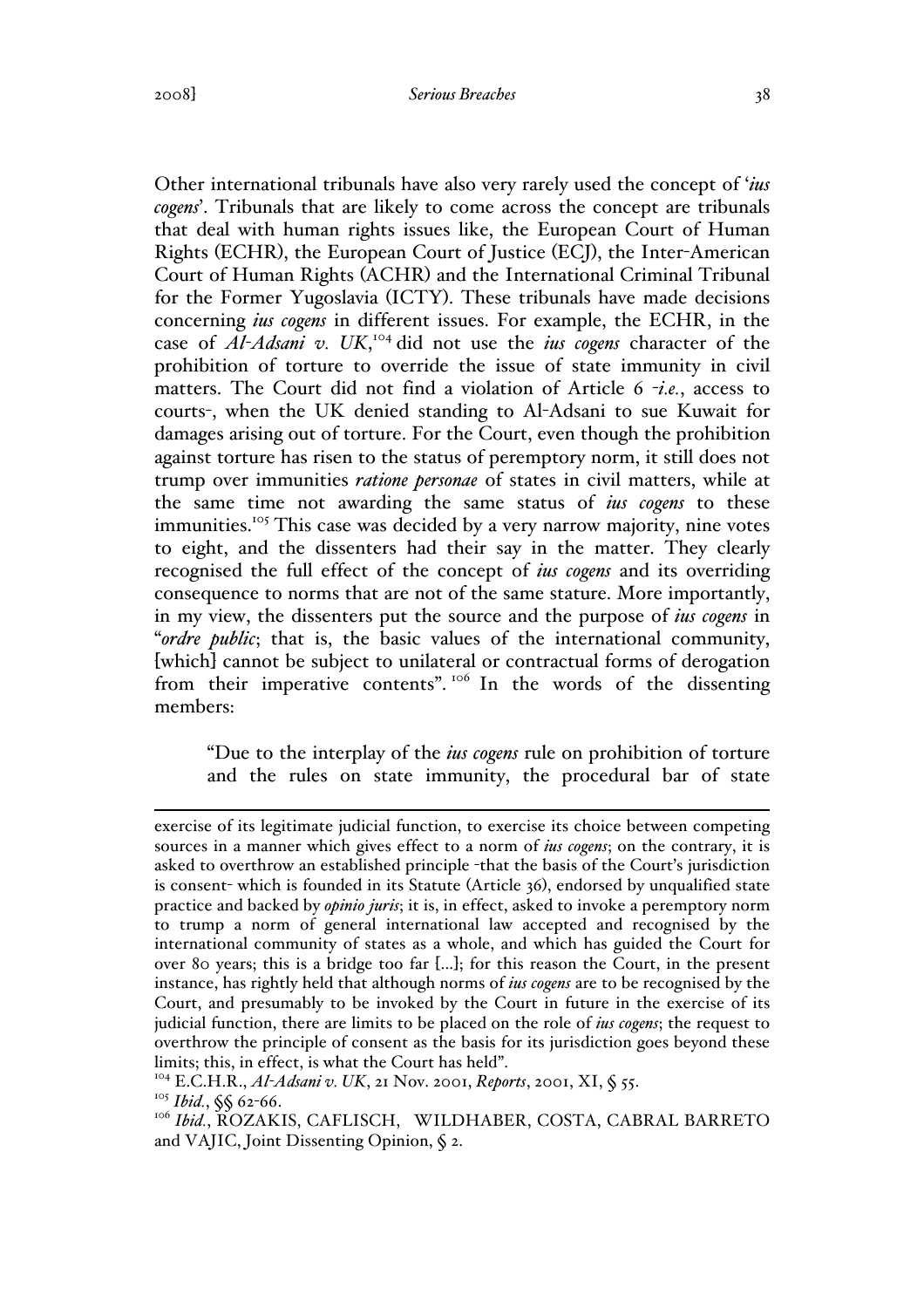immunity is automatically lifted, because those rules, as they conflict with a hierarchically higher rule, do not produce any legal effect. In the same vein, national law which is designed to give domestic effect to the international rules on state immunity cannot be invoked as creating a jurisdictional bar, but must be interpreted in accordance with and in the light of the imperative precepts of *ius cogens*".<sup>107</sup>

Other courts have used *ius cogens* in other ways. For instance, it can be said that the ICTY, in the *Furundzija Case*,<sup>108</sup> made an intellectual exercise when it went on to find that the prohibition of torture is a peremptory norm of international law, since its findings did not have any effect on the case at hand. The pronouncement that the prohibition of torture is a *ius cogens* norm would not make the guilt of Anto Furundzija any greater under the ICTY Statute. Nor would it help in putting aside the fair trial provisions for a more certain and a speedier conviction. Nevertheless, the Tribunal continued discussing at length the practical implications of *ius cogens* norms on international and domestic norms and, when it comes to the issue of universal jurisdiction, it had to say that:

"Furthermore, at the individual level, that is, that of criminal liability, it would seem that one of the consequences of the *ius cogens* character bestowed by the international community upon the prohibition of torture is that every state is entitled to investigate, prosecute and punish or extradite individuals accused of torture, who are present in a territory under its jurisdiction. Indeed, it would be inconsistent on the one hand to prohibit torture to such an extent as to restrict the normally unfettered treaty-making power of sovereign states, and on the other hand bar states from prosecuting and punishing those torturers who have engaged in this odious practice abroad. This legal basis for states' universal jurisdiction over torture bears out and strengthens the legal foundation for such jurisdiction found by other courts in the inherently universal character of the crime".<sup>109</sup>

The ECJ, on the other hand, has used *ius cogens* in order to strengthen its somewhat controversial -and, in some circles, unpopular- judgments. In the case of *Kadi v. Council*, <sup>110</sup> the ECJ used the concept of *ius cogens* to imply that it can review the legality of a Security Council resolution regarding the seizure of funds of suspected supporters of terrorists, because it may conflict with the fundamental rights of the human person, which have

<sup>&</sup>lt;sup>107</sup> Ibid., § 3.<br><sup>108</sup> I.C.T.Y., *Furundzija Case (Lasva Valley)*, IT-95-17/1-T, *Judgement*, 10 Dec. 1998.<br><sup>109</sup> Ibid., § 156.

<sup>&</sup>lt;sup>110</sup> E.C.J., T-253/02, *Kadi v. Council*, 2006/C 224/73.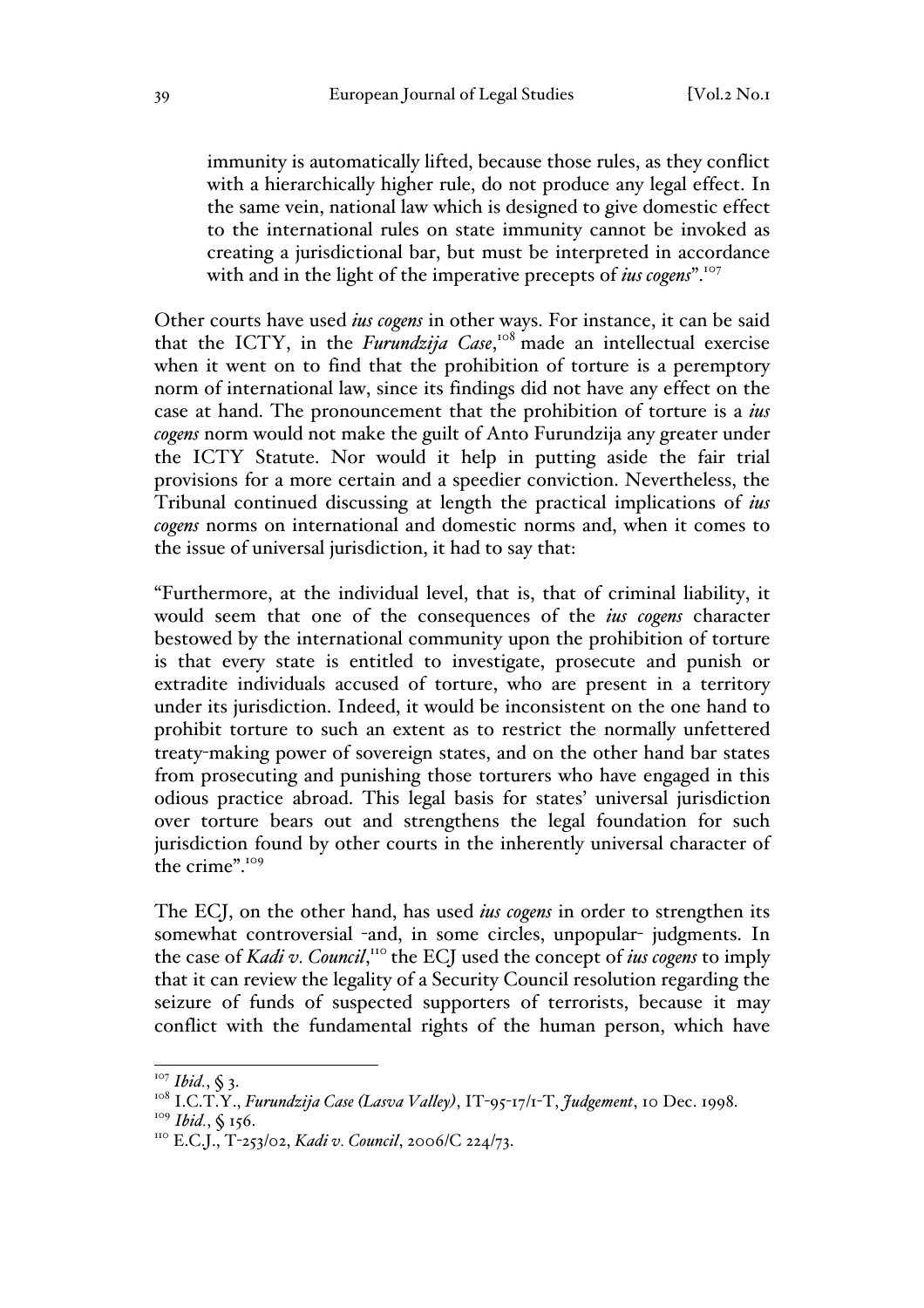attained peremptory status. It said that "the Court is empowered to check, indirectly, the lawfulness of the resolutions of the Security Council in question with regard to *ius cogens*, understood as a body of higher rules of public international law binding on all subjects of international law, including the bodies of the United Nations, and from which no derogation is possible".<sup>111</sup>

Similarly, the Inter-American Court of Human Rights has used the concept of *ius cogens* to strengthen its somewhat controversial advisory opinion on the rights of undocumented migrants.<sup>112</sup> In this case, the Court noted that non-discrimination has attained the status of a peremptory norm and that it produced certain effects, and that:

"In its development and by its definition, *ius cogens* is not limited to treaty law. The sphere of *ius cogens* has expanded to encompass general international law, including all legal acts. *Ius cogens* has also emerged in the law of the international responsibility of states and, finally, has had an influence on the basic principles of the international legal order".<sup>113</sup>

The brief case reference in this part of the paper suggests that courts rarely use the concept of *ius cogens* and that they all recognise that in theory they trump other norms of international law that are not of the same stature. But as we have seen in the cases of the ICJ and the ECHR, these courts are not willing to use *ius cogens* to override fairly established rules of international law, like the consensual nature of the jurisdiction of the ICJ and state immunity in civil matters. On the other hand, the ECJ and the ACHR used *ius cogens* as an extra argument in their reasoning for their somewhat controversial decisions. But, one notion for our paper is very important, and that is the fact that the concept of *ius cogens* norms has, in the words of the ACHR, permeated in other regimes of international law beyond the realm of the laws of treaties and can be now used as a yardstick for other concepts and all acts of states.<sup>114</sup>

The second implication given by the definition of *ius cogens* in the Vienna Convention is the questions of how we can recognise a norm of *ius cogens*, what are the criteria for it achieving such a status? A small help is given in the words "recognised by the international community of states as a

<sup>&</sup>lt;sup>111</sup> Ibid., § 226.<br><sup>112</sup> A.C.H.R., *Legal Status and Rights of Undocumented Migrants*, Adv. Op. OC-18/03, 17 Sept. 2003, *Series A*, Vol. 18.

<sup>113</sup> *Ibid*,, § 99.

<sup>114</sup> *Ibid*.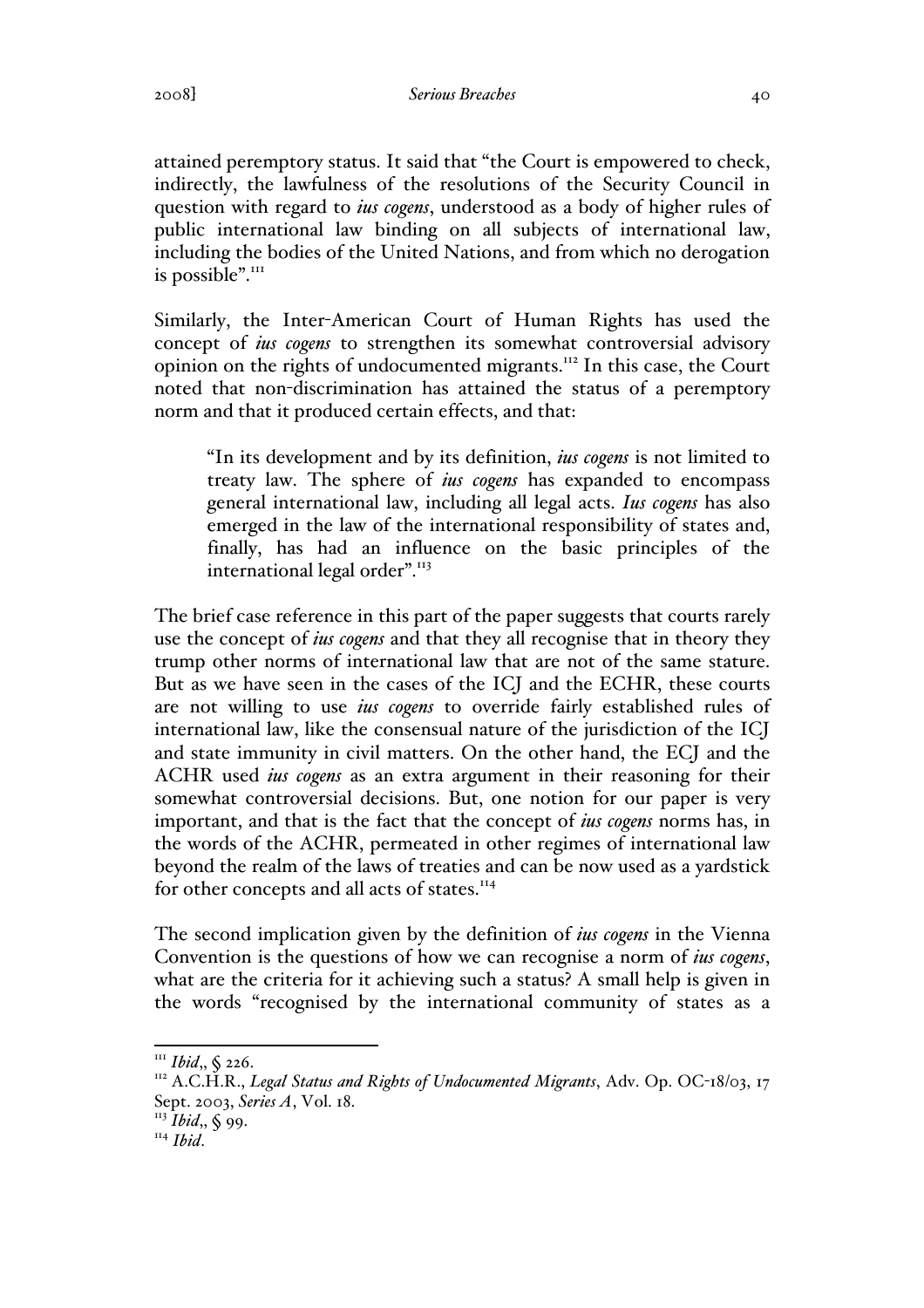whole", but that does not give many tantalising clues as to what constitutes the 'international community of states as a whole' and where one can find that recognition.

The ILC, in its commentaries to the Draft on the Law of Treaties, that later became the Vienna Convention, when elaborating on the concept of *ius cogens*, said that:

"There is no simple criterion by which to identify a general rule of international law as having the character of *ius cogens.* Moreover, the majority of the general rules of international law do not have that character, and states may contract out of them by treaty. It would therefore be going much too far to state that a treaty is void if its provisions conflict with a rule of general international law. Nor would it be correct to say that a provision in a treaty possesses the character of *ius cogens* merely because the parties have stipulated that no derogation from that provision is to be permitted, so that another treaty which conflicted with that provision would be void".<sup>115</sup>

*Ius cogens* norms can arise from all sources of international law, custom, convention or general principle, and it is worth noting that "it is not the form of a general rule of international law but the particular nature of the subject-matter with which it deals that may […] give it the character of *ius cogens*"*.* <sup>116</sup> But the criterion which is set out in Article 53 cannot be easily set aside. The requirement is that the norm is recognised as such by the international community of states as a whole. The question arises that if recognition of the entire community of states is needed, then does that mean that any member of that community has a right to veto the emergence of a *ius cogens* norm? One consequence of that sentence is that it is only states that can give rise to peremptory norms. Opinions and practices of international organisations do not count. This is inherent in the term 'community of states'. Statements made at the Vienna conference on the Law of Treaties by state representatives give clues to the answer to this question. Every member of the international community does not have a veto power; rather a peremptory norm can come into existence if the essential members of the international community of states recognise it as such. $117$ 

<sup>&</sup>lt;sup>115</sup> International Law Commission, *Commentaries to the Draft Proposal on the Law of Treaties* [reproduced in *Yearbook of the International Law Commission*, 1966, Vol. II, § 2.<br><sup>116</sup> *Ibid*. 117 See D. SHELTON, "Normative Hierarchy in International Law", *supra* note 94;

E.M. KORNICKER UHLMANN, "State Community Interests, Ius Cogens and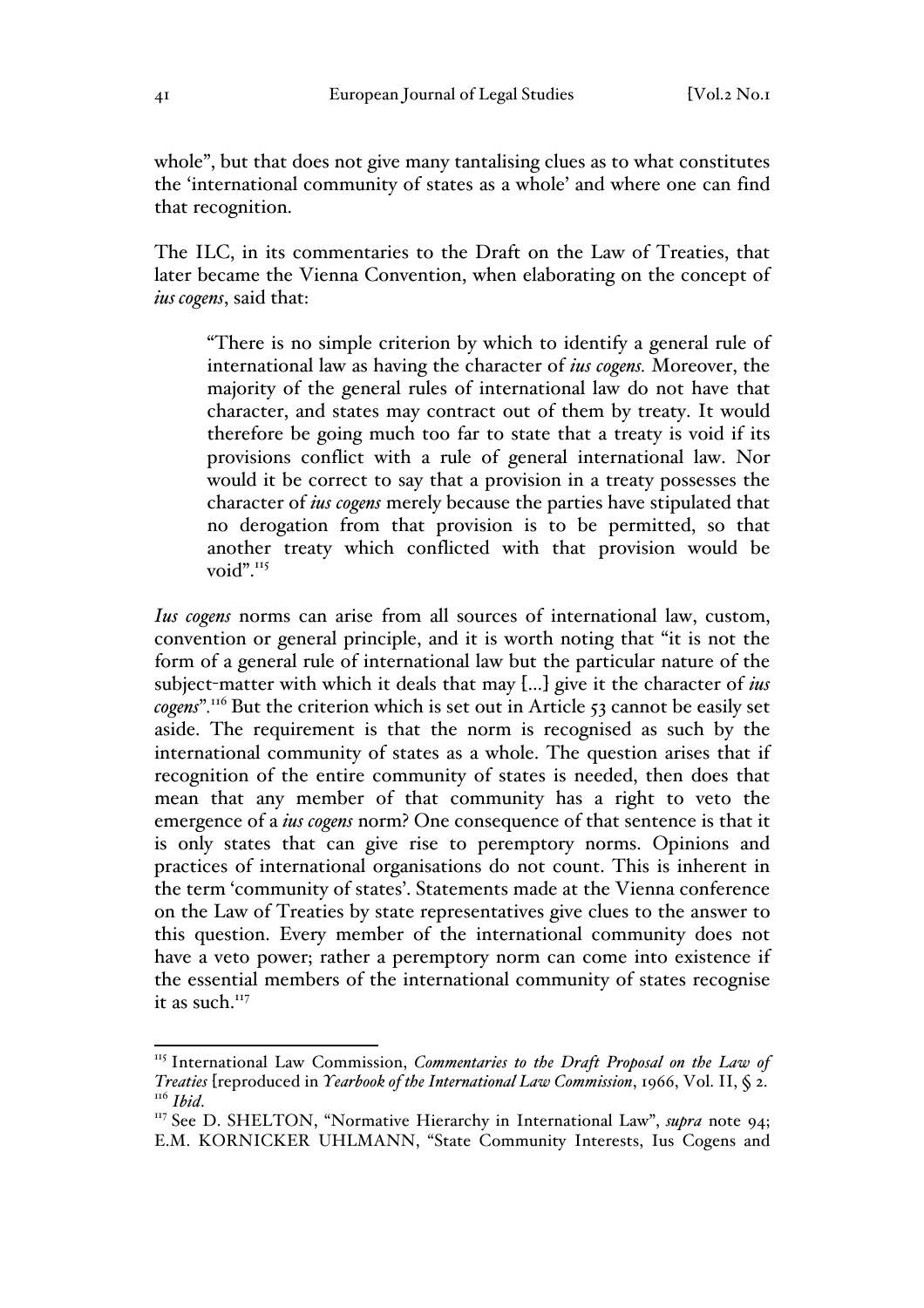#### 2008] *Serious Breaches* 42

A *third* common characteristic of these crimes is that their *ius cogens*  character under international law cloaks them with obligations that are of an *erga omnes* nature. What that means is that the obligations in question are owed to every member of the international community as a whole and not just towards specifically determined or affected states. Every state has a legal interest in securing the performance of these obligations. A more detailed discussion on the consequences of *erga omnes* obligations is presented in the previous Part of this paper. The problem with *erga omnes* obligations is the fact that they have limited use. This has been revealed in the *East Timor Case*, where the ICJ said that the *erga omnes* character of a norm and the consent to jurisdiction of the ICJ are two separate issues and that because a norm is of an *erga omens* character it does not mean that the ICJ can rule on the lawfulness of a conduct of a state -in this case, Indonesia- that is not a party to the case. $118$ 

## IV.OVERLAP OF THESE CONCEPTS AND ITS CONSEQUENCES

Traditionally, international law has been seen as an aggregate of norms that governs international relations. As an aggregate of norms it prescribes what states must not do, or prohibitive norms; what states must do, or prescriptive norms; and what they may do, or permissive norms.<sup>119</sup> The system in which this aggregate of norms exists is a system of juxtapositioned states, which at times organise part of their endeavours in specific fields of interest through international organisations. The PCIJ summarised it best when it said that:

"The rules of law binding upon states […] emanate from their own free will as expressed in conventions or by usages generally accepted as expressing principles of law and established in order to regulate the relations between these co-existing independent communities or with a view to the achievement of common aims".<sup>120</sup>

A consequence of a system of the sovereign and equal states is a decentralised lawmaking process where there is no ultimate lawmaker who can decide what rule is a legal norm and what is a moral rule. A further consequence is that we cannot *per se* organise the system of norms in a specific hierarchy. If there is a hierarchy of norms then that hierarchy has

Protection of the Global Environment", *supra* note 95, pp. 112-113; P. WEIL, "Towards Relative Normativity in International Law", *supra* note 96, pp. 419-423.

<sup>&</sup>lt;sup>118</sup> I.C.J., *East Timor*, 30 June 1995, § 29.

<sup>&</sup>lt;sup>119</sup> P. WEIL, "Towards Relative Normativity in International Law", *supra* note 96, p. 413.

<sup>120</sup> P.C.I.J., *S.S. 'Lotus'*, 7 Sept. 1927, p. 18.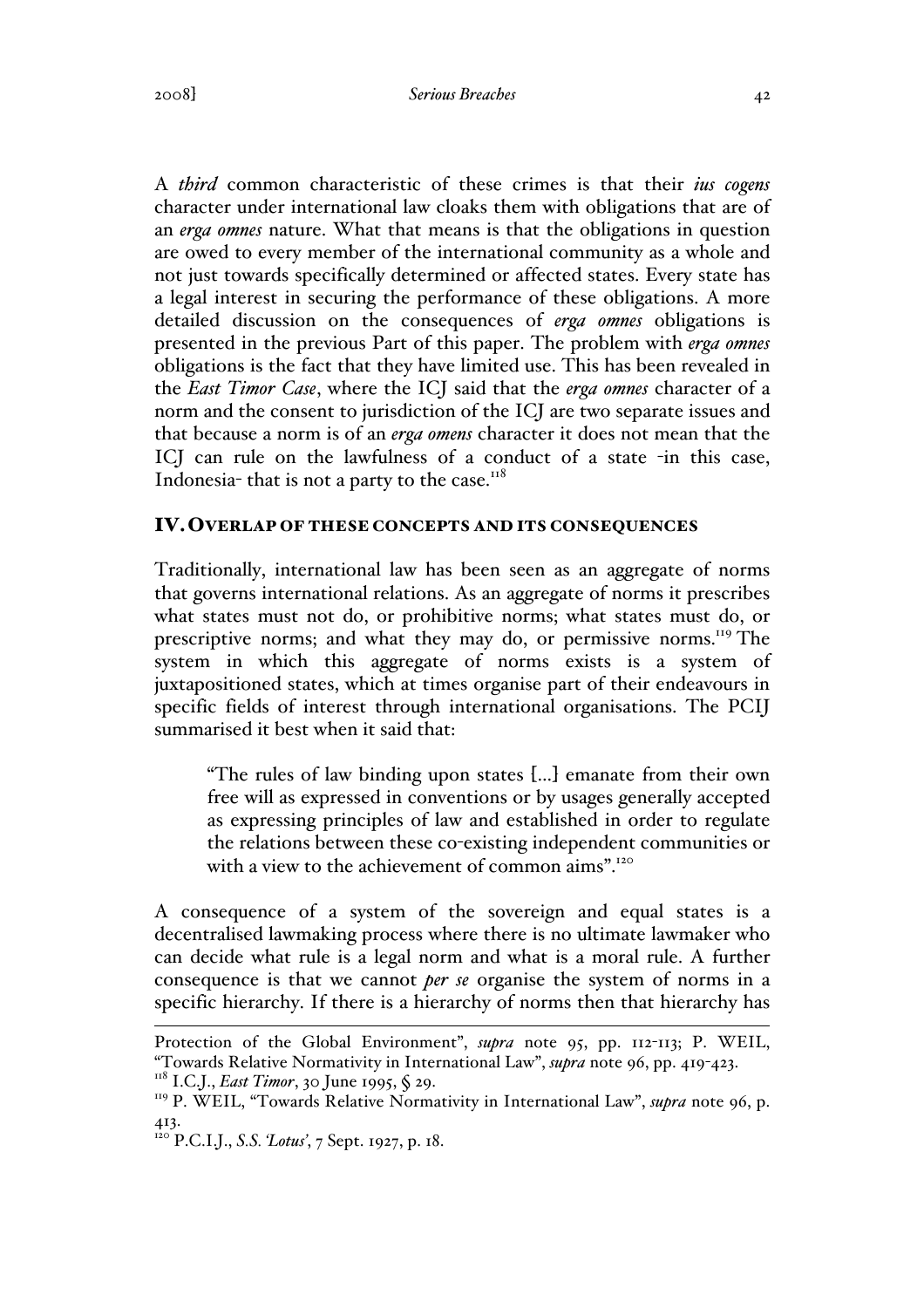to be consented to by all states. Even for a norm to be a norm of general international law, it has to be consented to by all states. Doing anything less would "blur the normative threshold"<sup>121</sup> and would create confusion as to what constitutes law, what is a binding legal obligation and what is a moral one. At least, that was the traditional positivist view of international law.

Today, the system of equal states is by and large still in existence, but with numerous distortions in its midst. We have regimes with supranational features that are flourishing, that are quite successful and are multiplying.122 We are no longer talking about international relations but of trans-national relations,<sup>123</sup> where the interactions that cross the borders of nations are no longer dominated by interactions between states or states and private persons, but overwhelmingly, by private parties. Even the interactions between states on an official level is no longer exclusively done by their ministries of foreign affairs and today we have professional civil servants from different governmental departments, independent agencies, police departments, prosecutorial services and courts interacting with each other.

The sense of an international community is more present than ever before. These three concepts -that is, *ius cogens*, invocation of the responsibility of states by other than the injured state(s) and universal jurisdiction- are at the forefront of it and it is no surprise that they are very much intertwined. The concept of 'obligations *erga omnes*' was recognised because of a sense that certain obligations, even though not specifically agreed upon, are common and shared by all states and that every state has an interest in their performance. These obligations are closely linked to core values of the international society -*i.e.*, the peaceful coexistence of nations, the respect for human dignity and the human person-, core values that are of such importance that are elevated to norms of a higher and imperative level. If these norms are violated, then international law creates not only the responsibility of states, but of individuals as well, by creating international crimes and conferring individual criminal responsibility. One segment of enforcement of international crimes is universal jurisdiction, which again is a concept for the protection of communitarian interests.

<sup>&</sup>lt;sup>121</sup> See P. WEIL, "Towards Relative Normativity in International Law", *supra* note 96.

<sup>&</sup>lt;sup>122</sup> See, for more details, L.R. HELFER and A.-M. SLAUGHTER, "Toward a Theory of Effective Supranational Adjudication", *supra* note 45; H.H. KOH, "Why do Nations Obey International Law", *supra* note 65.

<sup>&</sup>lt;sup>123</sup> H.H. KOH, "Trans-national Legal Process", *Nebraska Law Review*, 1996, pp. 181-207.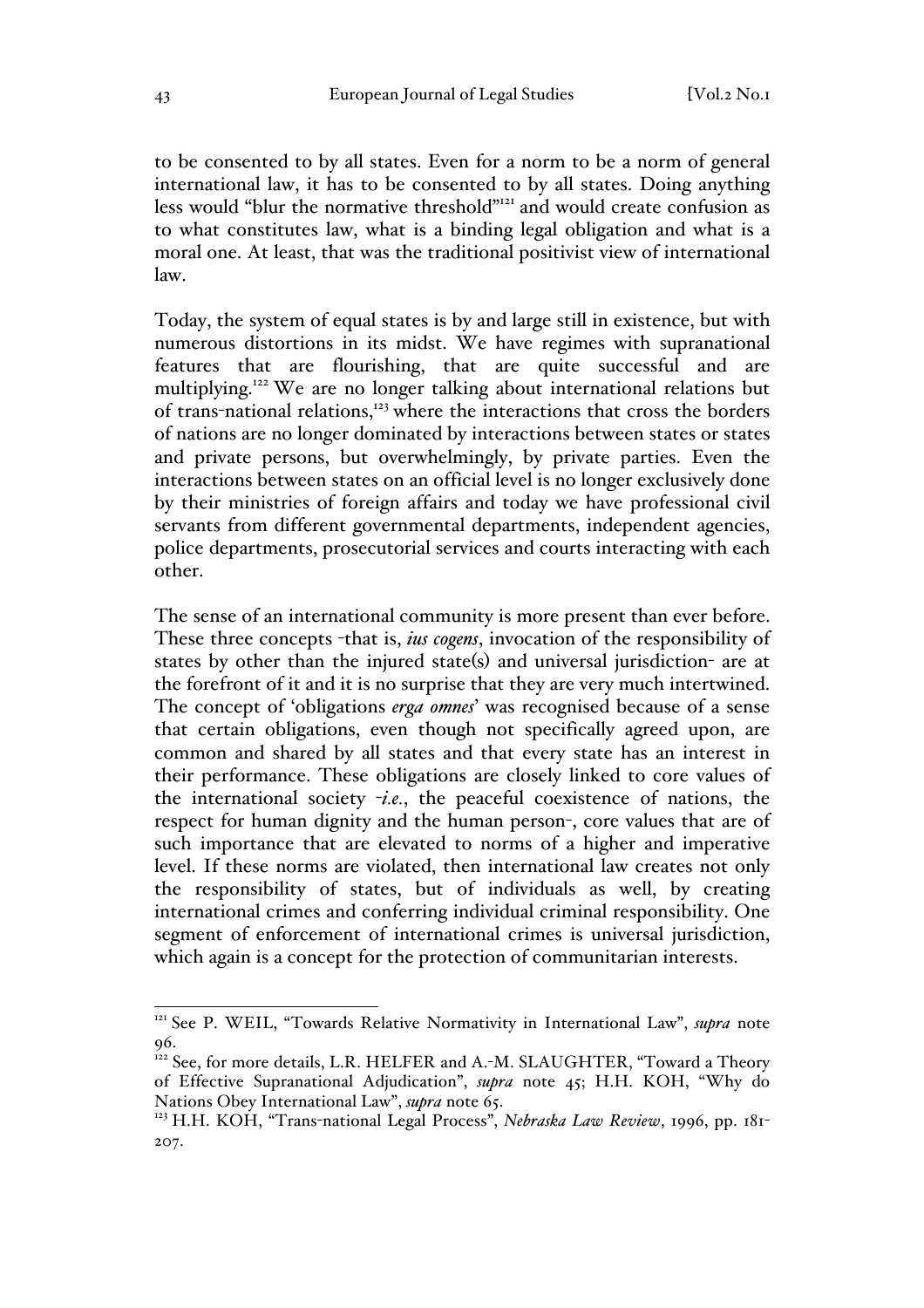International crimes, at least those discussed in the Princeton Principles, are of a *ius cogens* nature. The *ius cogens* status of these crimes means that they trump over other norms of international law that are not of the same rank, like state immunity. Even the ECHR, in the *Al-Adsani v. UK Case*, confirmed that there is no state immunity in criminal matters, although they have confirmed it in civil matters *ratione personae*. <sup>124</sup> Their execution is a serious breach of an obligation arising under a peremptory norm, which under Article 41 requires a communal response by all states -even those who are not directly affected by the breach- in order to bring an end to the breach and to counter its effects.<sup>125</sup> States can take several steps on how to bring an end to a breach, but since we are talking here about international criminal law norms, one step would be to create an international tribunal like in the case of the ICTY, ICTR or the International Criminal Court. But states do not always respond adequately as a community and they often fail to respond at all because of political considerations. In such cases, can an individual state hoist up the banner of protecting the communal interests? I submit that the Draft Articles not only codify the obligation to cooperate, but also the obligation to take steps to stop the breach and to counter its effects. It seems logical that the obligation to cooperate would be useless if there was no prior obligation -or, at least, the possibility- of taking the measures to counter the effects of the breach individually. One can not be required to take measures collectively which one would not be required to take individually.

Furthermore, the Draft Articles specifically authorise states to call to responsibility the responsible state even though they are not the injured state. And again, if we develop the concept and transplant it to the realm of individual criminal responsibility, then we can say that any state, although not directly affected by the breach, has an interest in preserving the performance of the obligation. Consequently, it can call on the perpetrator, be it a state -as *per* Article 48 of the Draft Articles- or an individual, to responsibility. As a consequence to the individual perpetrator, this would mean launching a criminal process against her.

<sup>&</sup>lt;sup>124</sup> E.C.H.R., *Al-Adsani v. UK*, 21 Nov. 2001,  $\zeta$  65; which states that "the international prohibition against official torture had the character of *ius cogens* or a peremptory norm and that no immunity was enjoyed by a torturer from one Torture Convention state from the criminal jurisdiction of another; but, as the working group of the ILC itself acknowledged, that case concerned the immunity *ratione materiae* from criminal jurisdiction of a former head of state, who was at the material time physically within the United Kingdom; as the judgments in the case made clear, the conclusion of the House of Lords did not in any way affect the immunity *ratione personae* of foreign sovereign states from the civil jurisdiction in respect of such acts".

<sup>125</sup> International Law Commission, *Commentaries to the Draft Articles*, *supra* note 14, Article 41,  $\S$  3.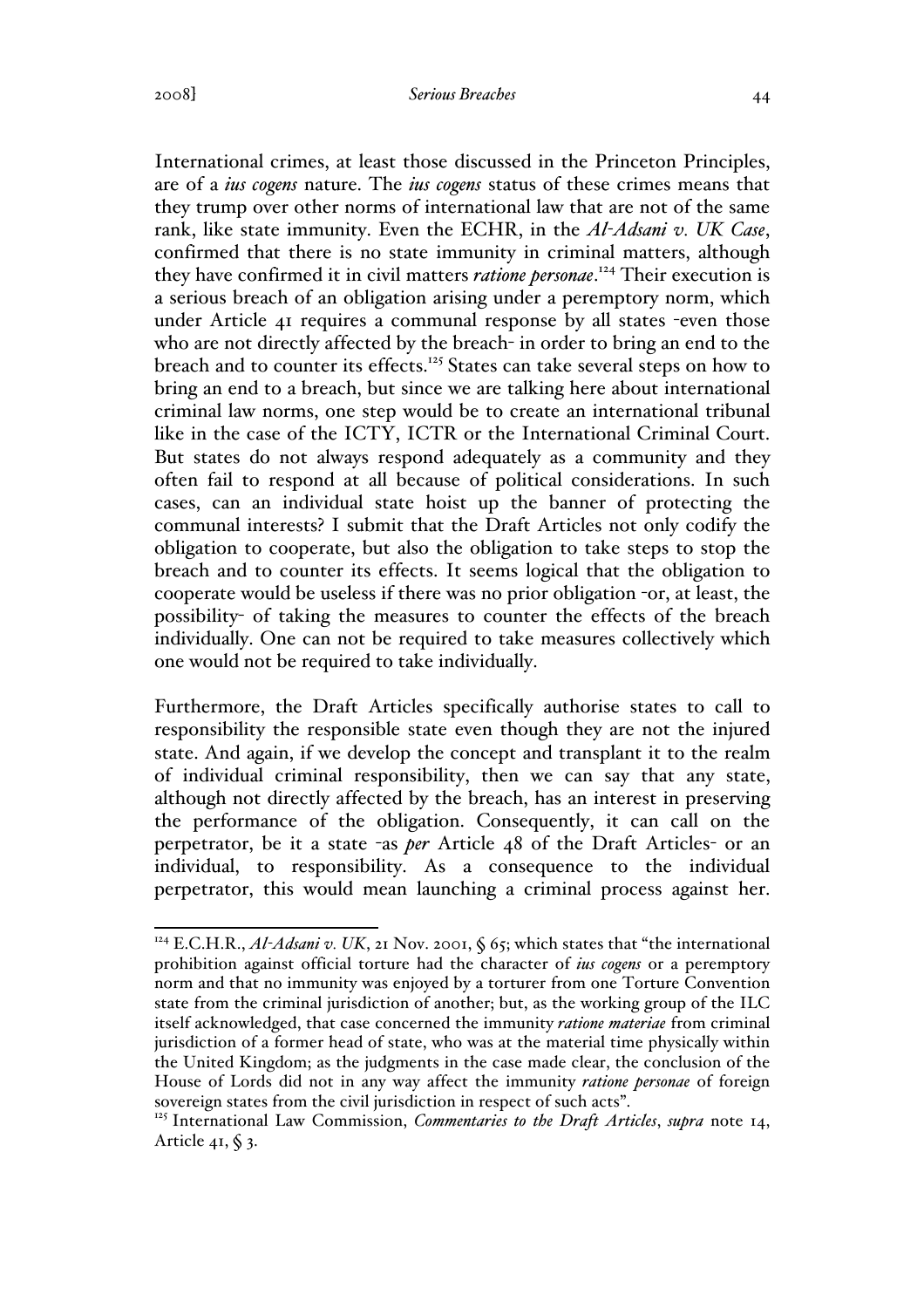Calling on the responsibility of an individual is a far smaller intrusion into the sovereignty of states than calling on its state responsibility. If the greater intrusion is authorised, then it is logical to conclude that the smaller one is as well.

We now have to consider the objection that the ILC was silent on the issue of calling for the responsibility of individuals for international crimes. True the ILC did not consider the possibility of a state calling for the individual criminal responsibility for violations of international crimes, although they fall under the concept of '*ius cogens*' as codified in the Draft Articles. The answer to this objection would be that it was not in the mandate of the ILC to consider this issue, because its mandate was limited to state responsibility and did not include individual criminal responsibility. But creating the obligation to respond to a serious breach of a peremptory norm is not limited to responding only to state actions causing the breach. There are no reasons why the observance of the mandate of the ILC by not discussing issues that were not on its agenda would prejudice this interpretation of the duty to respond and cooperate. We are well aware that today a great number of the breaches of *ius cogens*  norms specifically protected by international criminal law are carried out by non-state actors. It would be silly to think that, because there is no direct state involvement than states that are not directly affected by the breach cannot act to put a stop to the breach and counter its effects.

Furthermore, the Draft Articles themselves do not preclude countermeasures of general interests or the taking of any lawful measures that are not mentioned in its Commentaries. Universal jurisdiction is a lawful measure that can be taken by a state in line with the *Lotus* standard; *i.e*., so long as it is not enforced on the territory of another state without that state's consent. The lawful mechanism in question is the request for help in judicial matters, which is another example of cooperation in order to bring an end to the breach and to counter its effects. And let us remember that states are obliged to cooperate to that effect, which transplanted to individual responsibility would mean that states are obliged to give any assistance available to the prosecuting state. As we know, cooperation in judicial matters is normally carried out through bilateral treaties; extradition being the prime example. What I argue is that even in absence of bilateral treaty commitments of cooperation in judicial matters, the duty to cooperate would extend to all states and that they would be obligated to respond favourably to any request for assistance by the prosecuting state.

The *ius cogens* nature of these crimes, furthermore, would give them the possibility to trump over other norms of international law and even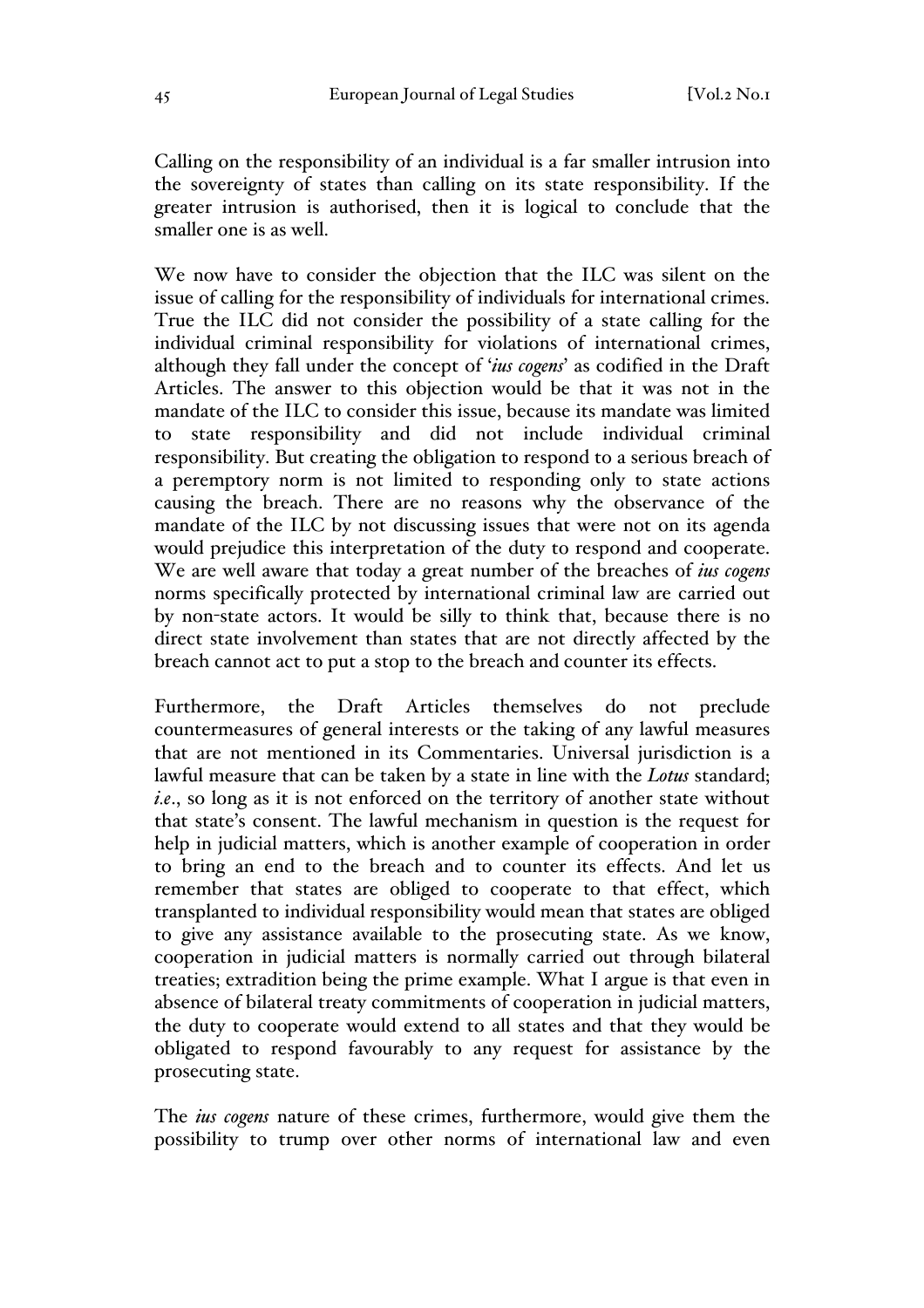#### 2008] *Serious Breaches* 46

domestic law. One such norm that was specifically recognised to be overridden by another *ius cogens* norm was the immunity *ratione materiae* of heads of states in the *Pinochet Case*,<sup>126</sup> later confirmed in the ECHR's *Al*<sup>-</sup> *Adsani v. UK* judgment.<sup>127</sup> Although the ICJ did not want to use *ius cogens*  to trump fairly established rules of international law, like the consensual character of its jurisdiction, it nevertheless narrowed its decision. It went on to say that the reasons for not using the overriding characteristic of peremptory norms is because the *ius cogens* provisions of the Genocide Convention are only related to the substantive part of the crime and not to the dispute resolution mechanisms in the Convention, like Article 9.<sup>128</sup>

In order to better explain the concept, I will present a hypothetical case scenario. Let us imagine that in state A there is a civil conflict based on ethnic hatred. A rebel group created on an ethnic basis has seized territory where the majority of that ethnic group resides. It launches attacks from that territory on the civilian population not of its ethnic group in the rest of state A. The attacks can be qualified as crimes against humanity. The government of state A is trying to fight off the attacks, but it is not able to control its entire territory. State A is not a party to the Rome Statute and the backing of one of the permanent members of the UNSC is halting any reference by the Council to the ICC or any other collective action through the UN mechanisms.

In situations like these, although there has been a breach of a *ius cogens*  norm, that breach cannot be attributed to state A and, consequently, other states cannot call for its international responsibility.<sup>129</sup> Nevertheless, the breach itself triggers the duty of states other than state A -since, in this case, it is the one that is directly affected by the breach- to cooperate in order to bring an end to the breach and to counter its effects.<sup>130</sup> In this scenario, the cooperative endeavour is not feasible because of the insurgent group's support by a permanent member of the UNSC with veto powers. However, this does not mitigate the duty of other states to try to bring an end to the breach or counter its effects.

Let us now say that state B is shocked by the atrocities committed during the conflict. It has the financial and other resources to prosecute the

<sup>&</sup>lt;sup>126</sup> House of Lords, *R v. Bow Street Metropolitan Stipendiary Magistrate and Others, Ex parte Pinochet Ugarte*, 1 AC 61; 1 AC 147; 2 All ER 97; 2 WLR 827.

<sup>127</sup> E.C.H.R., *Al-Adsani v. UK*, 21 Nov. 2001, §§ 60-62.

<sup>&</sup>lt;sup>128</sup> See discussion *supra* note 100.

<sup>&</sup>lt;sup>129</sup> See International Law Commission, *2001 Draft Articles*, *supra* note 21, Article 10 § 2.

<sup>&</sup>lt;sup>130</sup> International Law Commission, 2001 Draft Articles, supra note 21, Article 41 § 1; *Commentaries to the Draft Articles*, *supra* note 14, §§ 2-3.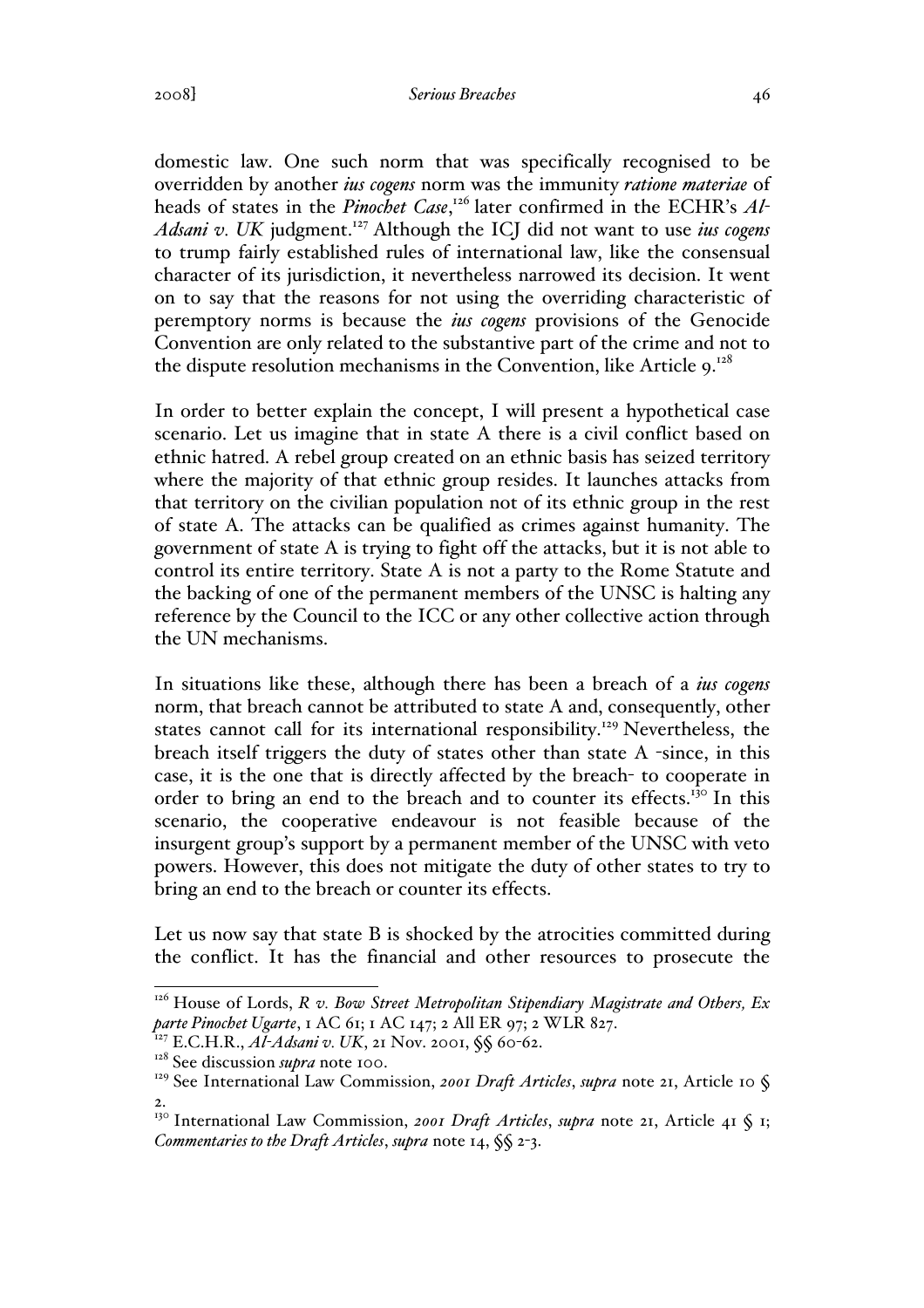individuals it deems responsible and its law on criminal procedure has proscribed universal jurisdiction for crimes against humanity. As we by now know, the *Lotus* standard allows state B to prescribe such jurisdiction, so long as it does not attempt to enforce it on the territory of another state without that state's permission. It is presumed that the judicial system in state B satisfies the standards of fair trial procedures enshrined in the International Covenant on Civil and Political Rights and the European Convention on Human Rights. And now let us also assume that one of the leaders of the insurgent group has fled state A and is seeking asylum in state C. State B feels that it has sufficient evidence to launch a case against the insurgent leader and files an extradition request with state C.

In this situation, state B has several arguments that it can use in order to persuade state C to cooperate and surrender the insurgent leader for trial. State B can argue that the positive obligations of Article  $4I \S I$  require state C to join in this prosecution. State B can argue that the prosecution has now become a cooperative effort in order to deter the further continuation of the breach and to counter its effects by restoring the balance of justice. It will say that the essence of the duty prescribed in Article  $41 \text{ }\$$  is focused on putting an end to the breach, not on calling other states to responsibility. It can further argue that the duty in Article 41 § 2 extends to not giving support or safe haven to non-state actors and individuals and not just states, because it would amount to: *first*, the recognition of the legality of his actions; and, *second*, rendering assistance in maintaining the situation caused by the breach. In the case that state C has statutory provisions stating that a person that has applied for asylum cannot be extradited to a third country, state B can argue that the *ius cogens*  nature of crimes against humanity would trump not only other international norms, but domestic laws of non-extradition as well.

This situation is designed with the possibility of prosecuting non-state actors in mind, where their actions cannot be imputed to the state where the breach has occurred. But, there is no overwhelming reason why these obligations would not apply to other scenarios that would involve state actors. The obligations to take actions to put and end to a breach and to counter its effects have no limitations that they apply only when dealing with non-state actors. Quite to the contrary, they are designed to apply in terms of state responsibility, where state actors are, by definition, involved. Legally there are no compelling objections why this would not be so. The only objections are of a political or prudential nature<sup>131</sup> and, although valid, they are not part of the examination in this paper.

 <sup>131</sup> H.A. KISSINGER, "The Pitfalls of Universal Jurisdiction", *supra* note 3.